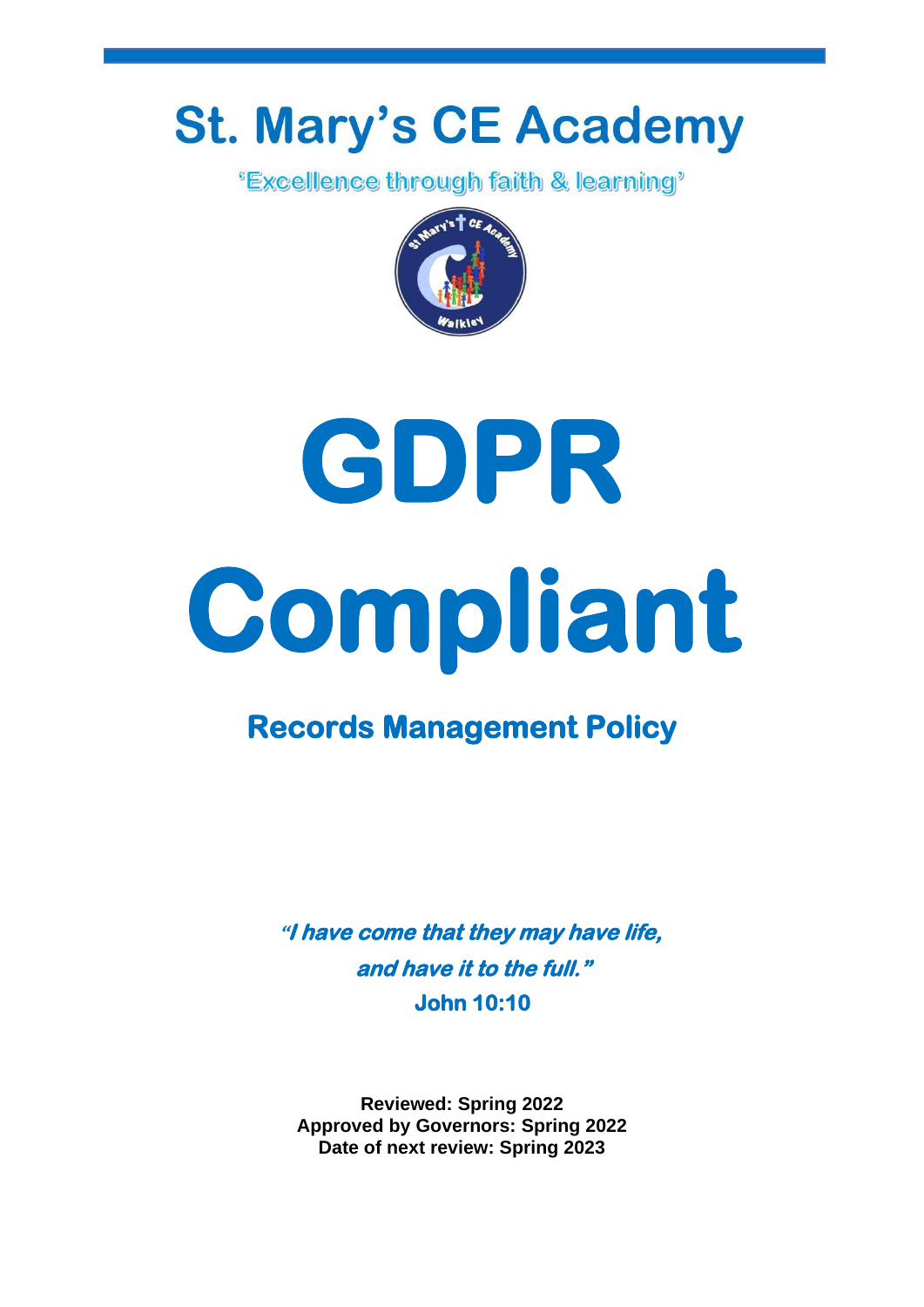#### **Introduction:**

At St Mary's Church of England Academy, we aim to provide a caring environment where every child can thrive and is supported to achieve their unique & amazing potential as a child of God.

#### **GDPR – Compliant Records Management Policy**

#### **Contents:**

#### Statement of intent

- 1. Legal framework
- 2. Responsibilities
- 3. Management of pupil records
- 4. Retention of pupil records and other pupil-related information
- 5. [Retention of staff records](#page-11-0)
- 6. [Retention of senior leadership and management records](#page-13-0)
- 7. [Retention of health and safety records](#page-15-0)
- 8. [Retention of financial records](#page-16-0)
- 9. [Retention of other school records](#page-18-0)
- 10. Identifying information
- 11. Storing and protecting information
- 12. [Accessing information](#page-21-0)
- 13. [Digital continuity statement](#page-22-0)
- 14. [Information audit](#page-23-0)
- 15. [Disposal of data](#page-24-0)
- 16. [Monitoring and review](#page-24-1)

#### **Statement of intent**

St Mary's Church of England Academy, Walkley is committed to maintaining the confidentiality of its information and ensuring that all records within the school are only accessible by the appropriate individuals. In line with the requirements of the General Data Protection Regulation (GDPR), the school also has a responsibility to ensure that all records are only kept for as long as is necessary to fulfil the purpose(s) for which they were intended.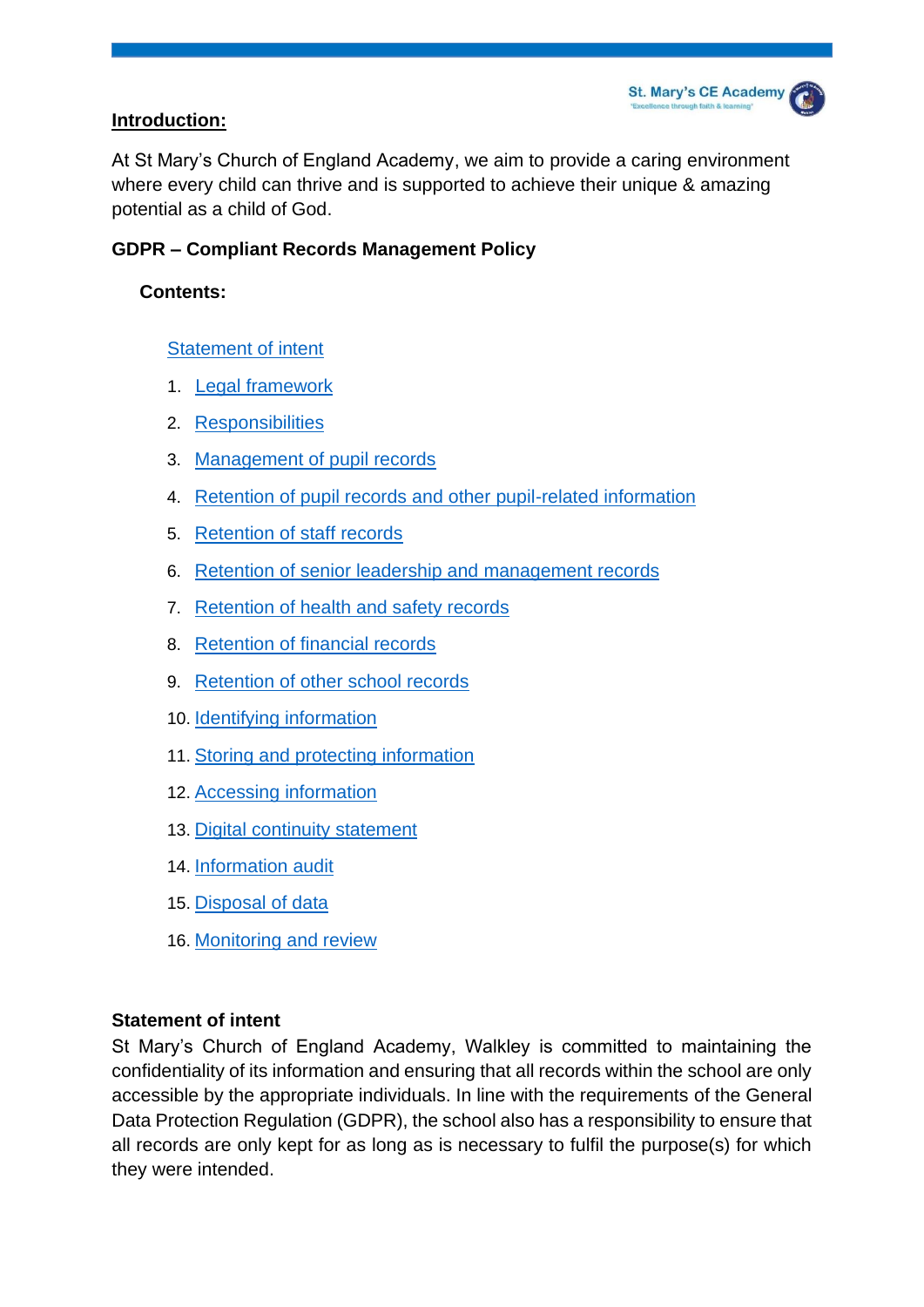The school has created this policy to outline how records are stored, accessed, monitored, retained and disposed of, in order to meet the school's statutory requirements.

This document complies with the requirements set out in the GDPR, which was effective from 25 May 2018.

#### 1. **Legal framework**

- 1.1. This policy has due regard to legislation including, but not limited to, the following:
	- General Data Protection Regulation
	- Freedom of Information Act 2000
	- Limitation Act 1980 (as amended by the Limitation Amendment Act 1980)
- 1.2. This policy also has due regard to the following guidance:
	- Information Records Management Society (2016) 'Information Management Toolkit for Schools'
	- DfE (2018) 'Data protection: a toolkit for schools'
- 1.3. This policy will be implemented in accordance with the following school policies and procedures:
	- Data Protection Policy
	- Freedom of Information Policy
	- E-security Policy

#### 2. **Responsibilities**

- 2.1. The school as a whole has a responsibility for maintaining its records and record-keeping systems in line with statutory requirements.
- 2.2. The Executive Head holds overall responsibility for this policy and for ensuring it is implemented correctly.
- 2.3. The Executive Head / Head of School is responsible for the management of records at St Mary's Church of England Academy, Walkley.
- 2.4. The Executive Head / Head of School is responsible for promoting compliance with this policy and reviewing the policy on an annual basis.
- 2.5. The Executive Head / Head of School is responsible for ensuring that all records are stored securely, in accordance with the retention periods outlined in this policy, and are disposed of correctly.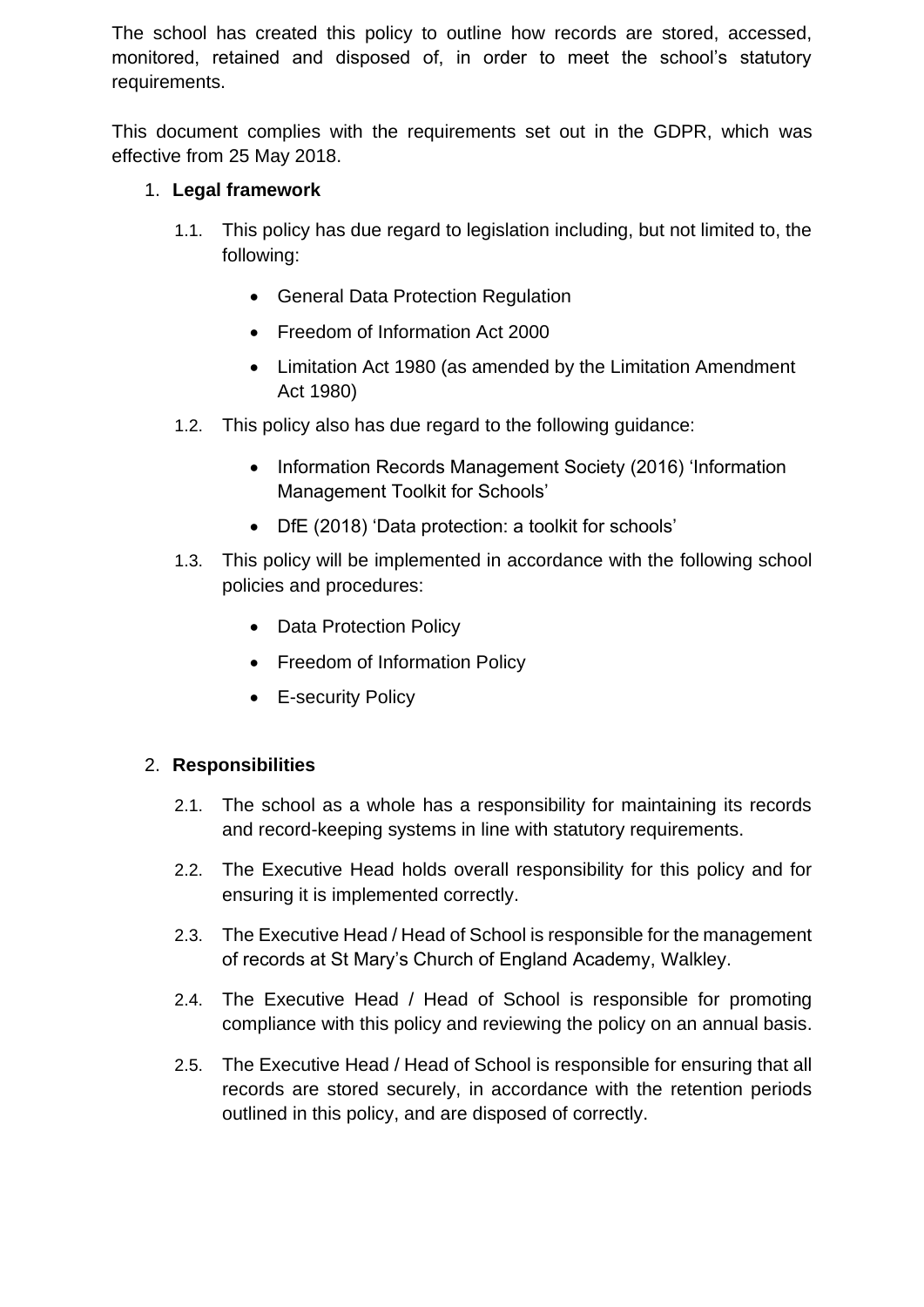2.6. All staff members are responsible for ensuring that any records for which they are responsible for are accurate, maintained securely and disposed of correctly, in line with the provisions of this policy

#### 3. **Management of pupil records**

- 3.1. Pupil records are specific documents that are used throughout a pupil's time in the education system – they are passed to each school that a pupil attends and includes all personal information relating to them, e.g. date of birth, home address, as well as their progress and achievement.
- 3.2. The following information is stored on the front of a pupil record, and will be easily accessible:
	- Forename, surname, gender and date of birth
	- Unique pupil number
	- Note of the date when the file was opened
	- Note of the date when the file was closed, if appropriate
- 3.3. The following information is stored inside the front cover of a pupil record, and will be easily accessible:
	- Ethnic origin, religion and first language (if not English)
	- Any preferred names
	- Position in their family, e.g. eldest sibling
	- Emergency contact details and the name of the pupil's doctor
	- Any allergies or other medical conditions that are important to be aware of
	- Names of parents, including their home address(es) and telephone number(s)
	- Name of the school, admission number, the date of admission and the date of leaving, where appropriate
	- Any other agency involvement, e.g. speech and language therapist
- 3.4. The following information is stored in a pupil record, and will be easily accessible:
	- Admissions form
	- Details of any SEND
	- If the pupil has attended an early years setting, the record of transfer
	- Fair processing notice only the most recent notice will be included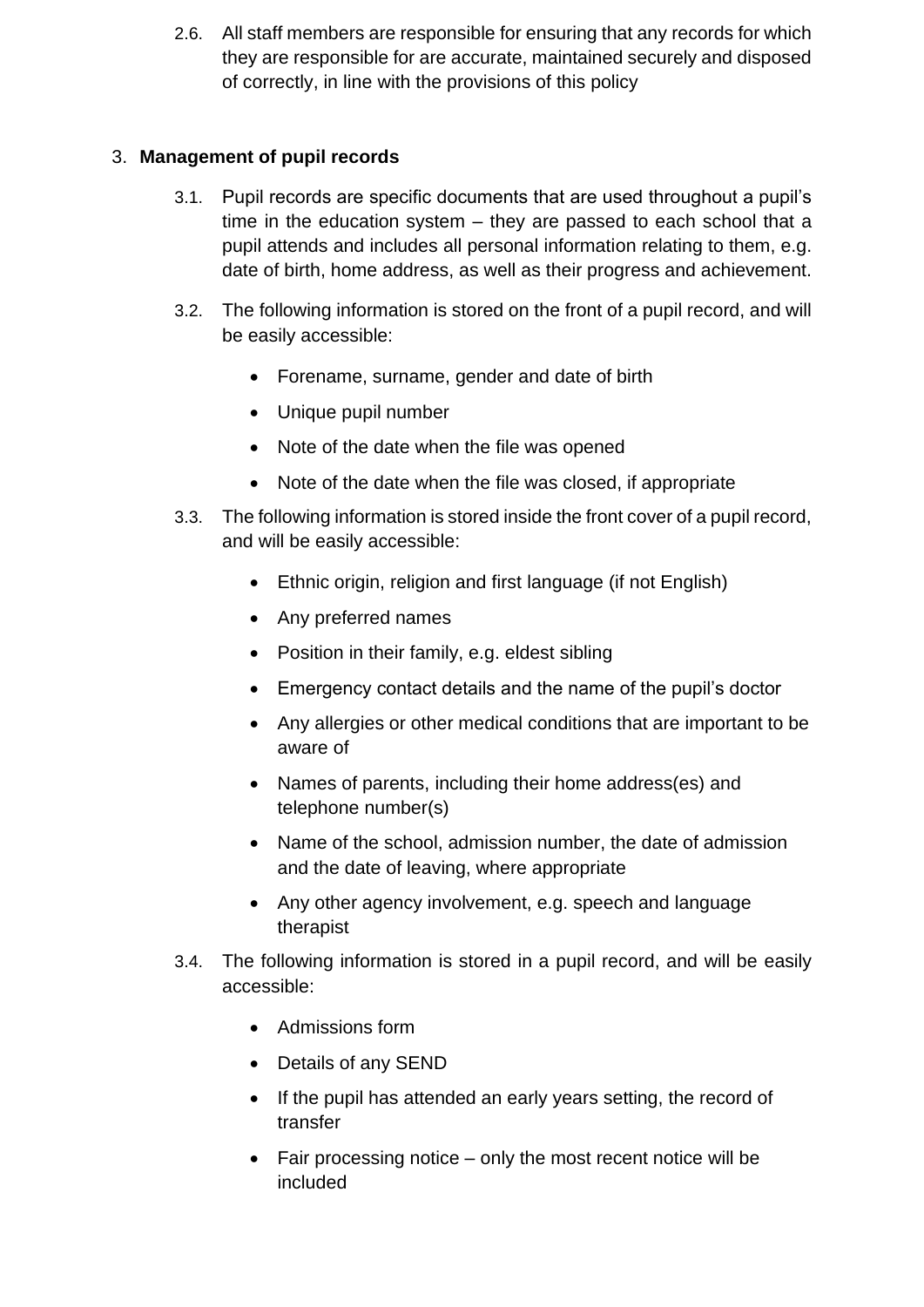- Annual written reports to parents
- National curriculum and agreed syllabus record sheets
- Notes relating to major incidents and accidents involving the pupil
- Any information about an education and healthcare **(**EHC) plan and support offered in relation to the EHC plan
- Any notes indicating child protection disclosures and reports are held
- Any information relating to exclusions
- Any correspondence with parents or external agencies relating to major issues, e.g. mental health
- Notes indicating that records of complaints made by parents or the pupil are held
- 3.5. The following information is subject to shorter retention periods and, therefore, will be stored separately in a personal file for the pupil in the school office:
	- Absence notes
	- Parental and, where appropriate, pupil consent forms for educational visits, photographs and videos, etc.
	- Correspondence with parents about minor issues, e.g. behaviour
- 3.6. Hard copies of disclosures and reports relating to child protection are stored in a sealed envelope, in a securely locked filing cabinet in the Executive Head / Head of School's office. A note indicating there is additional information is marked on the pupil's file.
- 3.7. Hard copies of complaints made by parents or pupils are stored in a file in the Executive Head / Head of School's office. A note indicating there is additional is marked on the pupil's file.
- 3.8. Actual copies of accident and incident information forms are stored separately on the school's management information system and held in line with the retention periods outlined in this policy  $-$  a note indicating this is marked on the pupil's file. An additional copy may be placed in the pupil's file in the event of a major accident or incident.
- 3.9. The school will ensure that no pupil records are altered or amended before transferring them to the next school that the pupil will attend.
- 3.10. The only exception to the above is if any records placed on the pupil's file have a shorter retention period and may need to be removed. In such cases, the Executive Head / Head of School responsible for disposing records, will remove these records.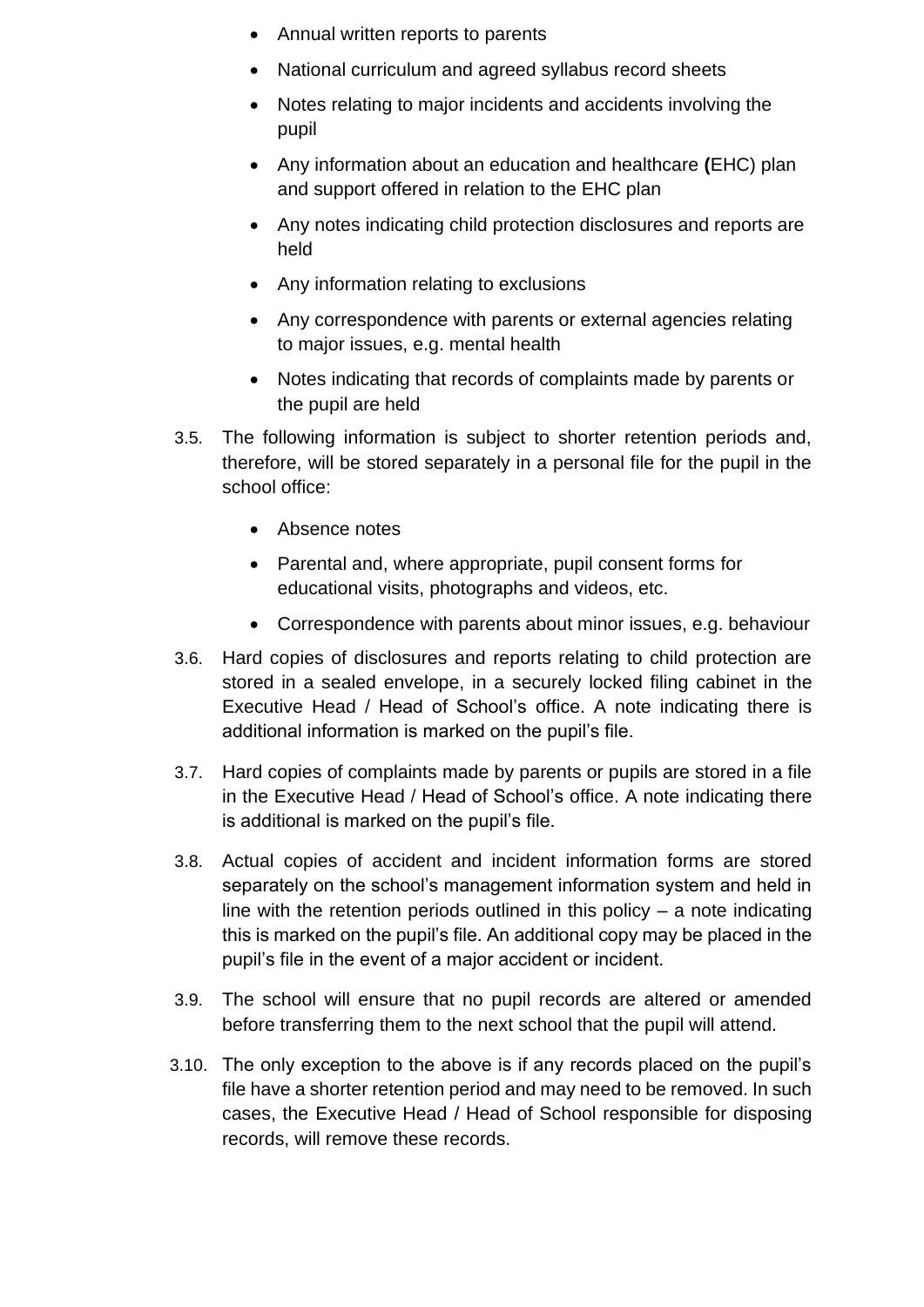- 3.11. Electronic records relating to a pupil's record will also be transferred to the pupils' next school. Section 10 of this policy outlines how electronic records will be transferred.
- 3.12. The school will not keep any copies of information stored within a pupil's record, unless there is ongoing legal action at the time during which the pupil leaves the school. The responsibility for these records will then transfer to the next school that the pupil attends.
- 3.13. The school will, wherever possible, avoid sending a pupil record by post. Where a pupil record must be sent by post, it will be sent by registered post, with an accompanying list of the files included. The school it is sent to is required to sign a copy of the list to indicate that they have received the files and return this to the school.

#### 4. **Retention of pupil records and other pupil-related information**

- 4.1. The table below outlines the school's retention periods for individual pupil records and the action that will be taken after the retention period, in line with any requirements.
- 5. Electronic copies of any information and files will be destroyed in line with the retention periods below.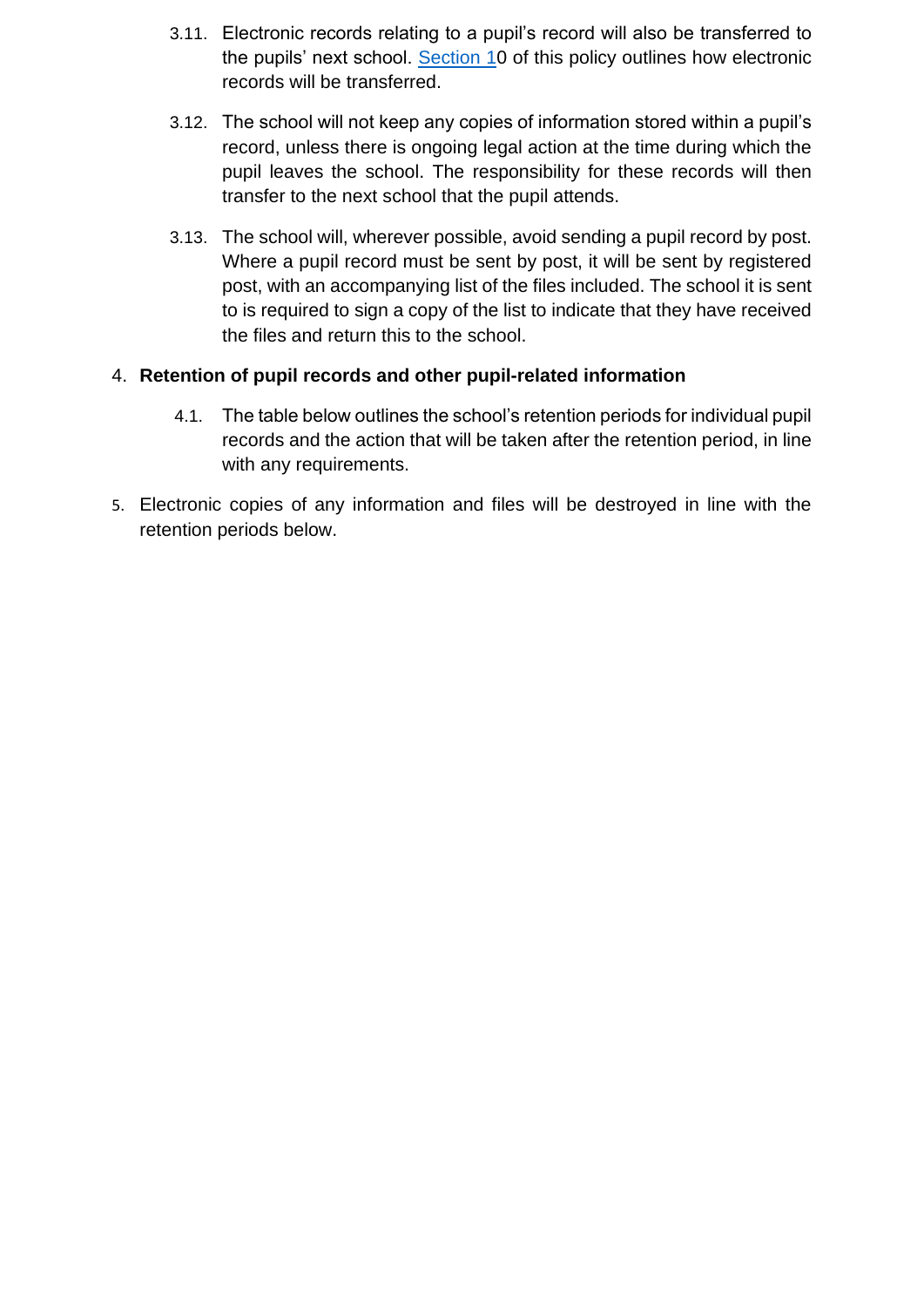| <b>Type of file</b>                                                     | <b>Retention period</b>                                                                                                         | <b>Action taken after retention</b><br>period ends                     |
|-------------------------------------------------------------------------|---------------------------------------------------------------------------------------------------------------------------------|------------------------------------------------------------------------|
| Personal identifiers, contacts and personal characteristics             |                                                                                                                                 |                                                                        |
| Images used for identification<br>purposes                              | For the duration of<br>the event/activity, or<br>whilst the pupil<br>remains at school,<br>whichever is less,<br>plus one month | Securely disposed of                                                   |
| Images used in displays in schools                                      | Whilst the pupil is at<br>school                                                                                                | Securely disposed of                                                   |
| Images used for marketing purposes,<br>or other                         | In line with the<br>consent period                                                                                              | Securely disposed of                                                   |
| <b>Biometric data</b>                                                   | For the duration of<br>the event/activity, or<br>whilst the pupil<br>remains at school,<br>whichever is less,<br>plus one month | Securely disposed of                                                   |
| Postcodes, names and characteristics                                    | Whilst the pupil is at<br>school, plus five<br>years                                                                            | Securely disposed of                                                   |
| House number and road                                                   | For the duration of<br>the event/activity,<br>plus one month                                                                    | Securely disposed of                                                   |
|                                                                         | <b>Admissions</b>                                                                                                               |                                                                        |
| Register of admissions                                                  | Whilst the pupil<br>remains at the<br>school, plus one year                                                                     | Information is reviewed<br>and the register may be<br>kept permanently |
| Admissions appeals                                                      | Whilst the pupil<br>remains at school,<br>plus five years                                                                       | Securely disposed of                                                   |
| Proof of address (supplied as part of<br>the admissions process)        | Whilst the pupil<br>remains at the<br>school, plus one year                                                                     | Securely disposed of                                                   |
| Supplementary information submitted,<br>including religious and medical | Whilst the pupil<br>remains at the<br>school, plus one year                                                                     | Securely disposed of                                                   |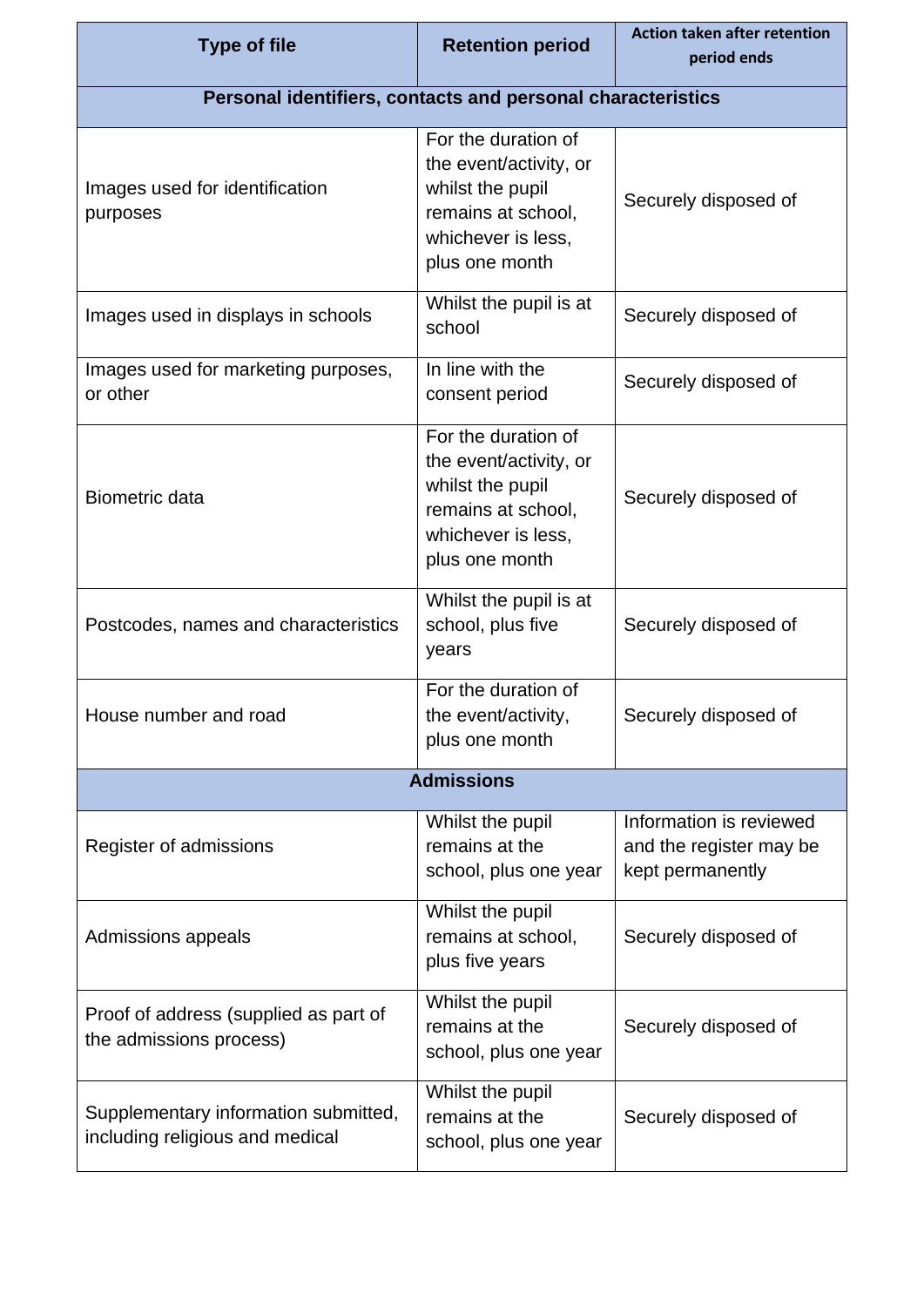| information etc. (where the admission<br>was successful)                                                                                |                                                                         |                                                                                                                                                                                                                |
|-----------------------------------------------------------------------------------------------------------------------------------------|-------------------------------------------------------------------------|----------------------------------------------------------------------------------------------------------------------------------------------------------------------------------------------------------------|
| Supplementary information submitted,<br>including religious and medical<br>information etc. (where the admission<br>was not successful) | Until the appeals<br>process has been<br>completed                      | Securely disposed of                                                                                                                                                                                           |
|                                                                                                                                         | <b>Pupils' educational records</b>                                      |                                                                                                                                                                                                                |
| Pupils' educational records                                                                                                             | Whilst the pupil<br>remains at the school                               | Transferred to the next<br>destination $-$ if this is an<br>independent school,<br>home-schooling or<br>outside of the UK, the file<br>will be kept by the<br>Academy and retained for<br>the statutory period |
| <b>Public examination results</b>                                                                                                       | Added to the pupil's<br>record and<br>transferred to next<br>school     | Returned to the<br>examination board                                                                                                                                                                           |
| Internal examination results                                                                                                            | Added to the pupil's<br>record and<br>transferred to next<br>school     | Securely disposed of                                                                                                                                                                                           |
| <b>Behaviour records</b>                                                                                                                | Added to the pupil's<br>record and<br>transferred to the<br>next school | Securely disposed of                                                                                                                                                                                           |
| <b>Exclusion records</b>                                                                                                                | Added to the pupil's<br>record and<br>transferred to the<br>next school | Securely disposed of                                                                                                                                                                                           |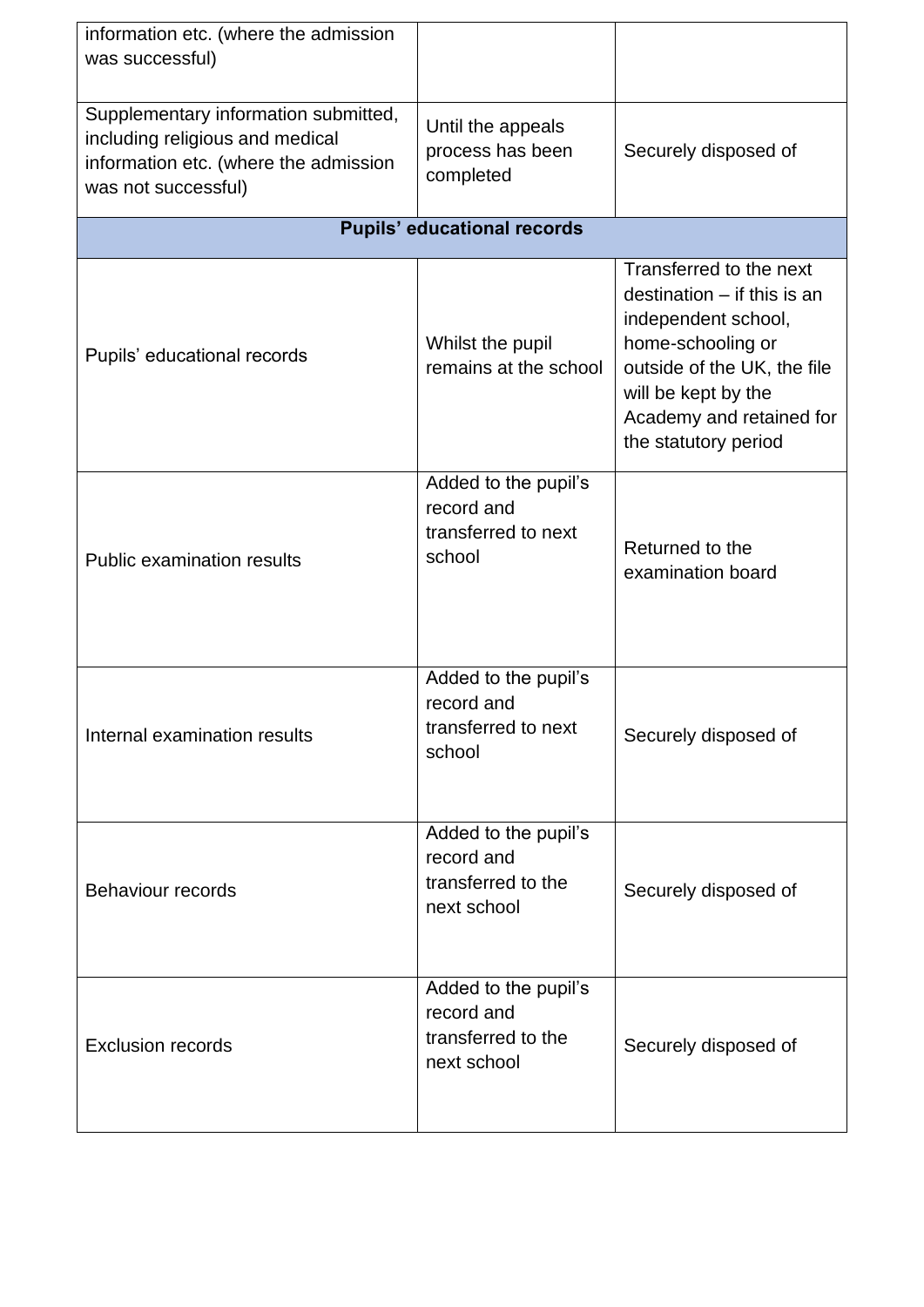| Child protection information held on a<br>pupil's record | Stored in a sealed<br>envelope for the<br>same length of time<br>as the pupil's record<br>and transferred to the<br>next school | Securely disposed of |  |
|----------------------------------------------------------|---------------------------------------------------------------------------------------------------------------------------------|----------------------|--|
| Child protection records held in a<br>separate file      | Stored in a sealed<br>envelope for the<br>same length of time<br>as the pupil's record<br>and transferred to the<br>next school | Securely disposed of |  |
|                                                          | <b>Attendance</b>                                                                                                               |                      |  |
| Attendance registers                                     | Whilst the pupil<br>remains at school,<br>plus one year                                                                         | Securely disposed of |  |
| Letters authorising absence                              | Whilst the pupil<br>remains at school,<br>plus one year                                                                         | Securely disposed of |  |
| <b>Medical information and administration</b>            |                                                                                                                                 |                      |  |
| Permission slips                                         | For the duration of<br>the period that<br>medication is given,<br>plus one year                                                 | Securely disposed of |  |
| Medical conditions – ongoing<br>management               | Added to the pupil's<br>record and<br>transferred to the<br>next school                                                         | Securely disposed of |  |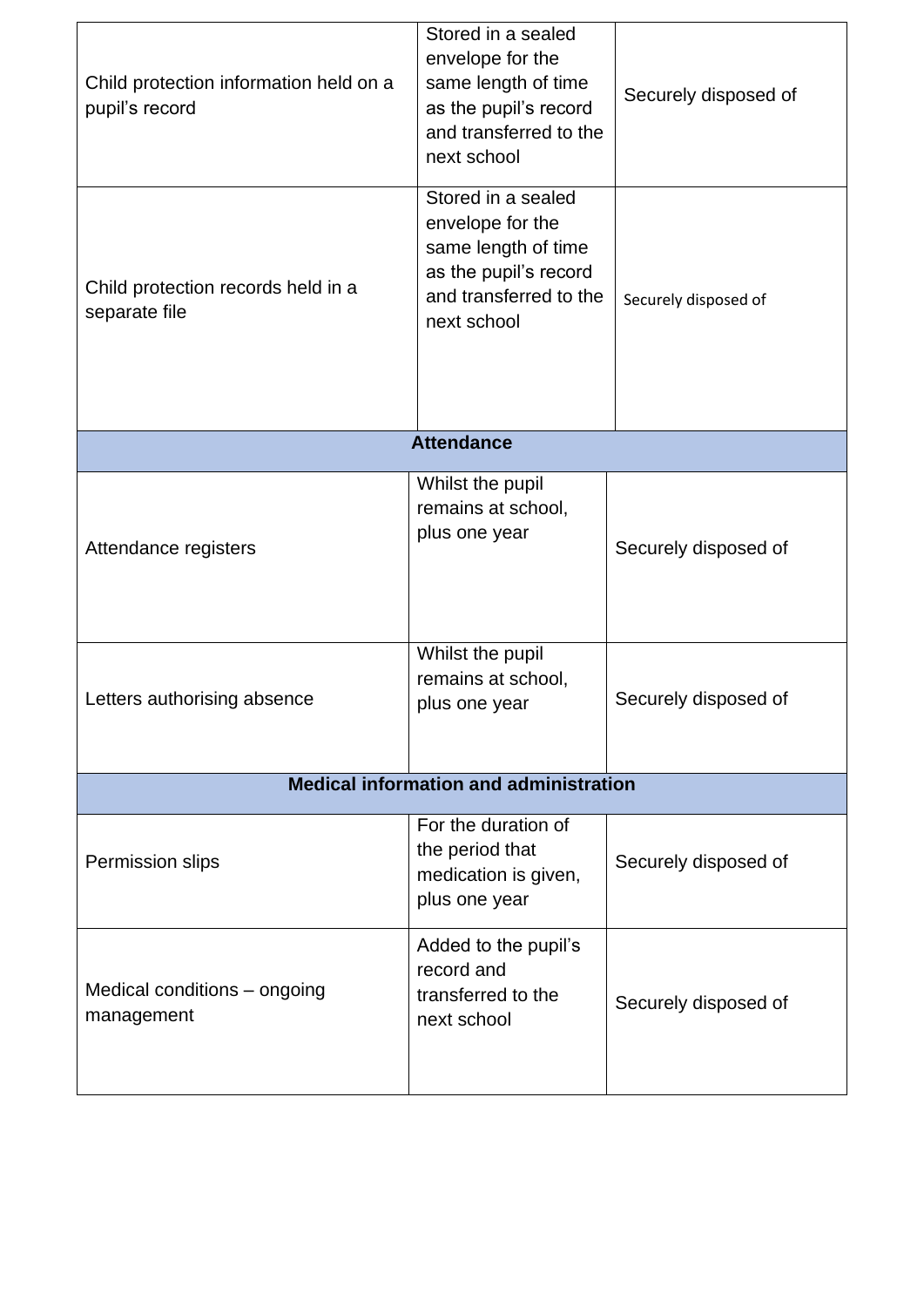| Medical incidents that have a<br>behavioural or safeguarding influence                                                               | Added to the pupil's<br>record and<br>transferred to the<br>next school | Securely disposed of                                             |
|--------------------------------------------------------------------------------------------------------------------------------------|-------------------------------------------------------------------------|------------------------------------------------------------------|
|                                                                                                                                      | <b>SEND</b>                                                             |                                                                  |
| SEND files, reviews and individual<br>education plans                                                                                | Added to the pupil's<br>record and<br>transferred to the<br>next school | Securely disposed of,<br>unless it is subject to a<br>legal hold |
| An EHC plan maintained under<br>section 37 of the Children and<br>Families Act 2014 (and any<br>amendments to the statement or plan) | Added to the pupil's<br>record and<br>transferred to the<br>next school | Securely disposed of,<br>unless it is subject to a<br>legal hold |
| Information and advice provided to<br>parents regarding SEND                                                                         | Added to the pupil's<br>record and<br>transferred to the<br>next school | Securely disposed of,<br>unless it is subject to a<br>legal hold |
| Accessibility strategy                                                                                                               | Added to the pupil's<br>record and<br>transferred to the<br>next school | Securely disposed of,<br>unless it is subject to a<br>legal hold |
|                                                                                                                                      | <b>Curriculum management</b>                                            |                                                                  |
| <b>SATs results</b>                                                                                                                  | Added to the pupil's<br>record and<br>transferred to the<br>next school | Securely disposed of                                             |
| <b>Examination papers</b>                                                                                                            | Until the<br>appeals/validation                                         | Securely disposed of                                             |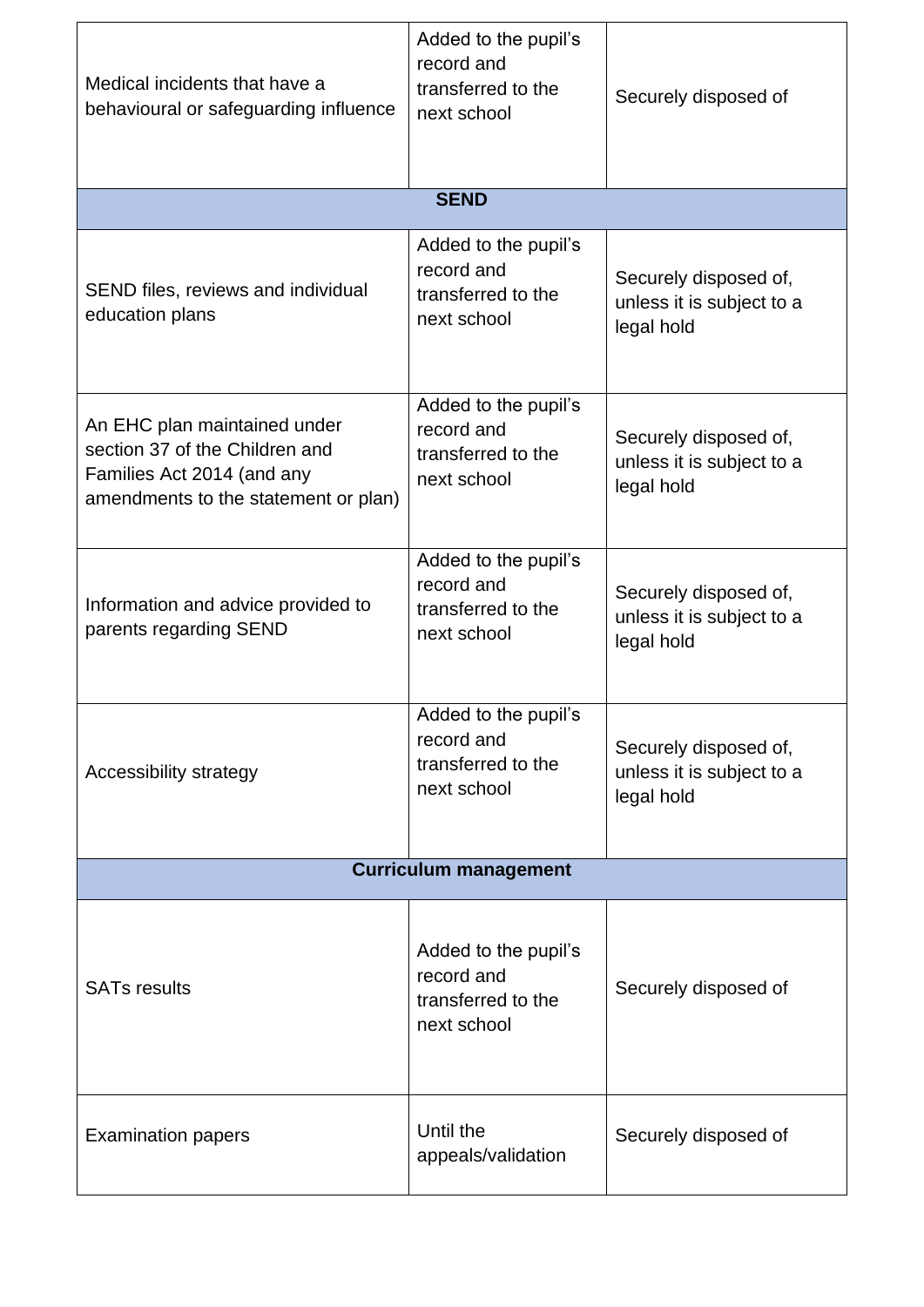|                                                                                | process has been<br>completed                                                                                                                                         |                      |
|--------------------------------------------------------------------------------|-----------------------------------------------------------------------------------------------------------------------------------------------------------------------|----------------------|
| <b>Published Admission Number (PAN)</b><br>reports                             | Current academic<br>year, plus six years                                                                                                                              | Securely disposed of |
| Valued added and contextual data                                               | Current academic<br>year, plus six years                                                                                                                              | Securely disposed of |
| Self-evaluation forms                                                          | <b>Current academic</b><br>year, plus six years                                                                                                                       | Securely disposed of |
| Pupils' work                                                                   | Returned to pupils at<br>the end of the<br>academic year, or<br>retained for the<br>current academic<br>year, plus one year                                           | Securely disposed of |
|                                                                                | <b>Extra-curricular activities</b>                                                                                                                                    |                      |
| Field file – information taken on<br>school trips                              | Until the conclusion<br>of the trip, plus one<br>year                                                                                                                 | Securely disposed of |
| Financial information relating to<br>school trips                              | Until the conclusion<br>of the trip, plus one<br>year                                                                                                                 | Securely disposed of |
| Parental consent forms for school<br>trips where no major incident<br>occurred | Until the conclusion<br>of the trip, plus one<br>year                                                                                                                 | Securely disposed of |
| Parental consent forms for school<br>trips where a major incident occurred     | 25 years after the<br>pupil's date of birth<br>on the pupil's record<br>(permission slips of<br>all pupils on the trip<br>will also be held to<br>show that the rules | Securely disposed of |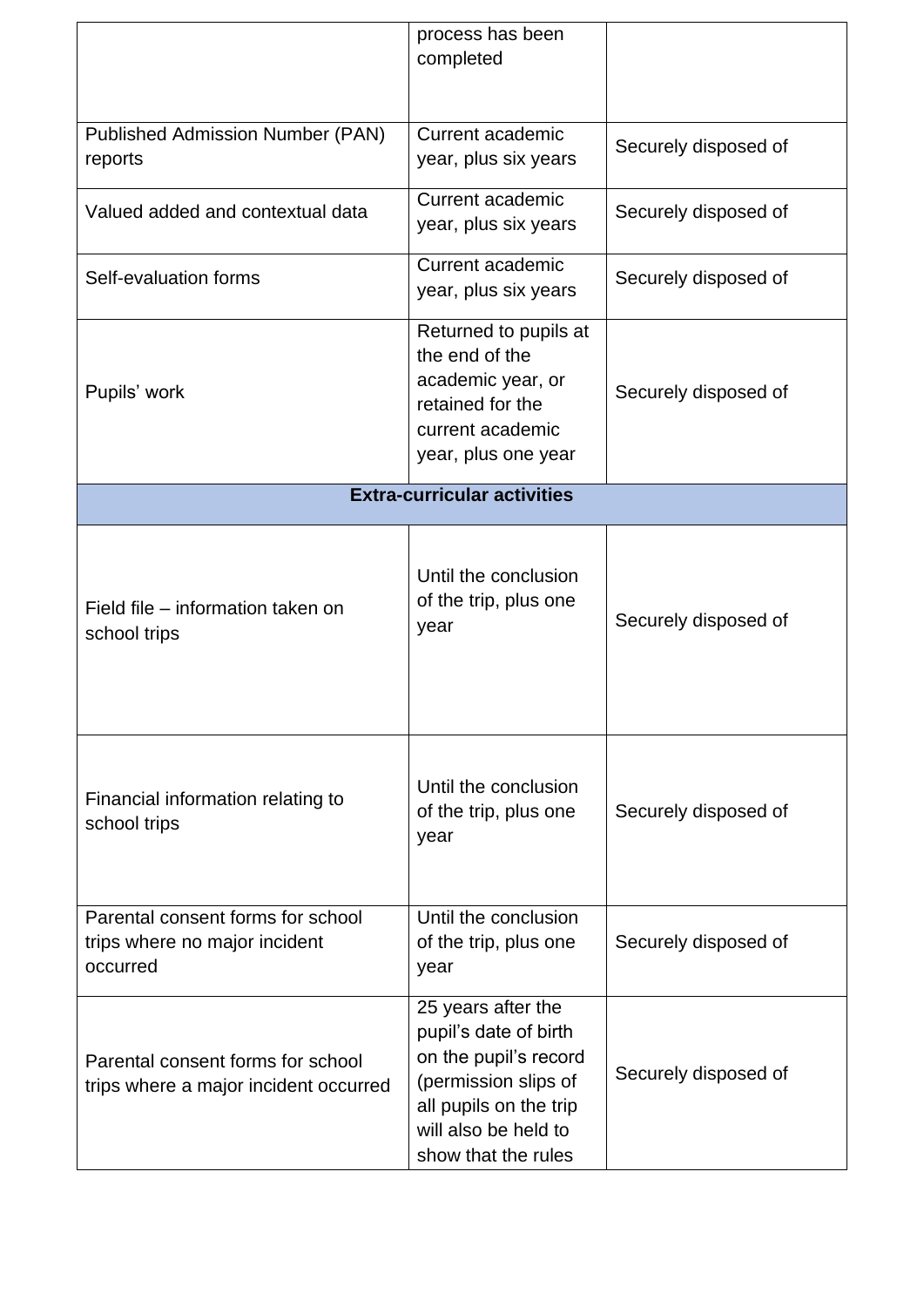|                                                            | had been followed for<br>all pupils)                        |                                                 |  |
|------------------------------------------------------------|-------------------------------------------------------------|-------------------------------------------------|--|
| Walking bus registers                                      | Three years from the<br>date of the register<br>being taken | Securely disposed of                            |  |
| Family liaison officers and home-school liaison assistants |                                                             |                                                 |  |
| Day books                                                  | Current academic<br>year, plus two years                    | Reviewed and destroyed if<br>no longer required |  |
| Reports for outside agencies                               | Duration of the pupil's<br>time at school                   | Securely disposed of                            |  |
| <b>Referral forms</b>                                      | Duration of the pupil's<br>time at school                   | Securely disposed of                            |  |
| Contact data sheets (most up to date<br>completed form)    | Duration of the pupil's<br>time at school                   | Securely disposed of                            |  |
| Contact database entries                                   | Current academic<br>year                                    | Reviewed and destroyed if<br>no longer required |  |
| Group registers                                            | <b>Current academic</b><br>year, plus two years             | Securely disposed of                            |  |
| <b>Catering and free school meal management</b>            |                                                             |                                                 |  |
| <b>Meal administration</b>                                 | Whilst the pupil is at<br>school, plus one year             | Securely disposed of                            |  |
| Meal eligibility                                           | Whilst the pupil is at<br>school, plus one year             | Securely disposed of                            |  |

#### <span id="page-11-0"></span>6. **Retention of staff records**

- 6.1. The table below outlines the school's retention period for staff records and the action that will be taken after the retention period, in line with any requirements.
- 6.2. Electronic copies of any information and files will also be destroyed in line with the retention periods below.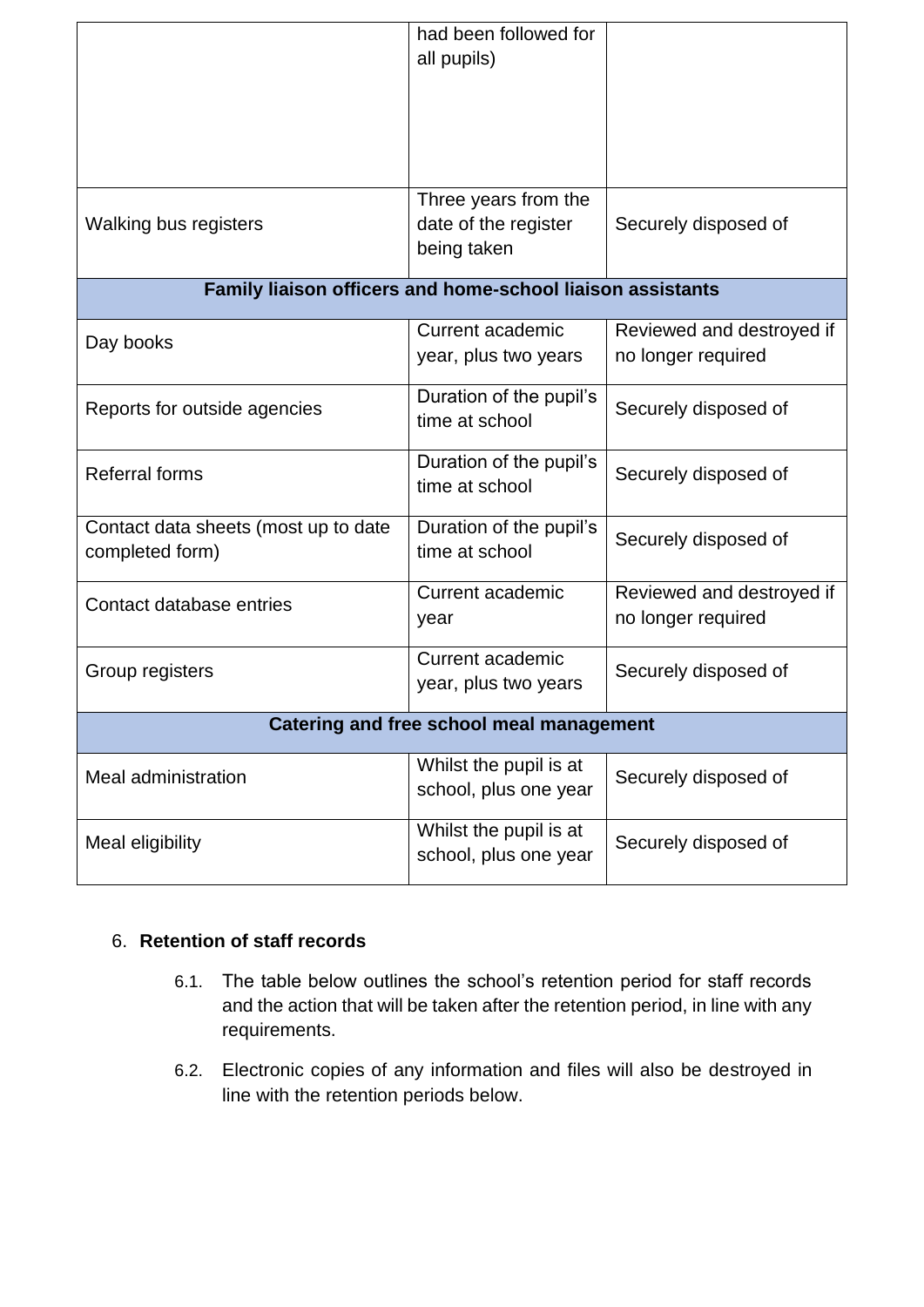| <b>Type of file</b>                                                                            | <b>Retention period</b>                                                        | <b>Action taken after retention</b><br>period ends                                                                                                                                                              |
|------------------------------------------------------------------------------------------------|--------------------------------------------------------------------------------|-----------------------------------------------------------------------------------------------------------------------------------------------------------------------------------------------------------------|
|                                                                                                | <b>Operational</b>                                                             |                                                                                                                                                                                                                 |
| Staff members' personal file                                                                   | Termination of<br>employment, plus six<br>years                                | Securely disposed of                                                                                                                                                                                            |
| <b>Timesheets</b>                                                                              | Current academic year,<br>plus six years                                       | Securely disposed of                                                                                                                                                                                            |
| Annual appraisal and<br>assessment records                                                     | Current academic year,<br>plus five years                                      | Securely disposed of                                                                                                                                                                                            |
|                                                                                                | <b>Recruitment</b>                                                             |                                                                                                                                                                                                                 |
| Records relating to the<br>appointment of a new<br>headteacher                                 | Date of appointment, plus<br>six years                                         | Securely disposed of                                                                                                                                                                                            |
| Records relating to the<br>appointment of new members<br>of staff (unsuccessful<br>candidates) | Date of appointment of<br>successful candidate,<br>plus six months             | Securely disposed of                                                                                                                                                                                            |
| Records relating to the<br>appointment of new members<br>of staff (successful<br>candidates)   | <b>Relevant information</b><br>added to the member of<br>staff's personal file | Securely disposed of                                                                                                                                                                                            |
| <b>DBS</b> certificates                                                                        | Up to six months                                                               | Securely disposed of                                                                                                                                                                                            |
| Proof of identify as part of the<br>enhanced DBS check                                         | After identity has been<br>proven                                              | Reviewed and a note kept of<br>what was seen and what has<br>been checked – if it is<br>necessary to keep a copy this<br>will be placed on the staff<br>member's personal file, if not,<br>securely disposed of |
| Evidence of right to work in<br>the UK                                                         | Added to staff personal<br>file                                                | Securely disposed of                                                                                                                                                                                            |

**7.**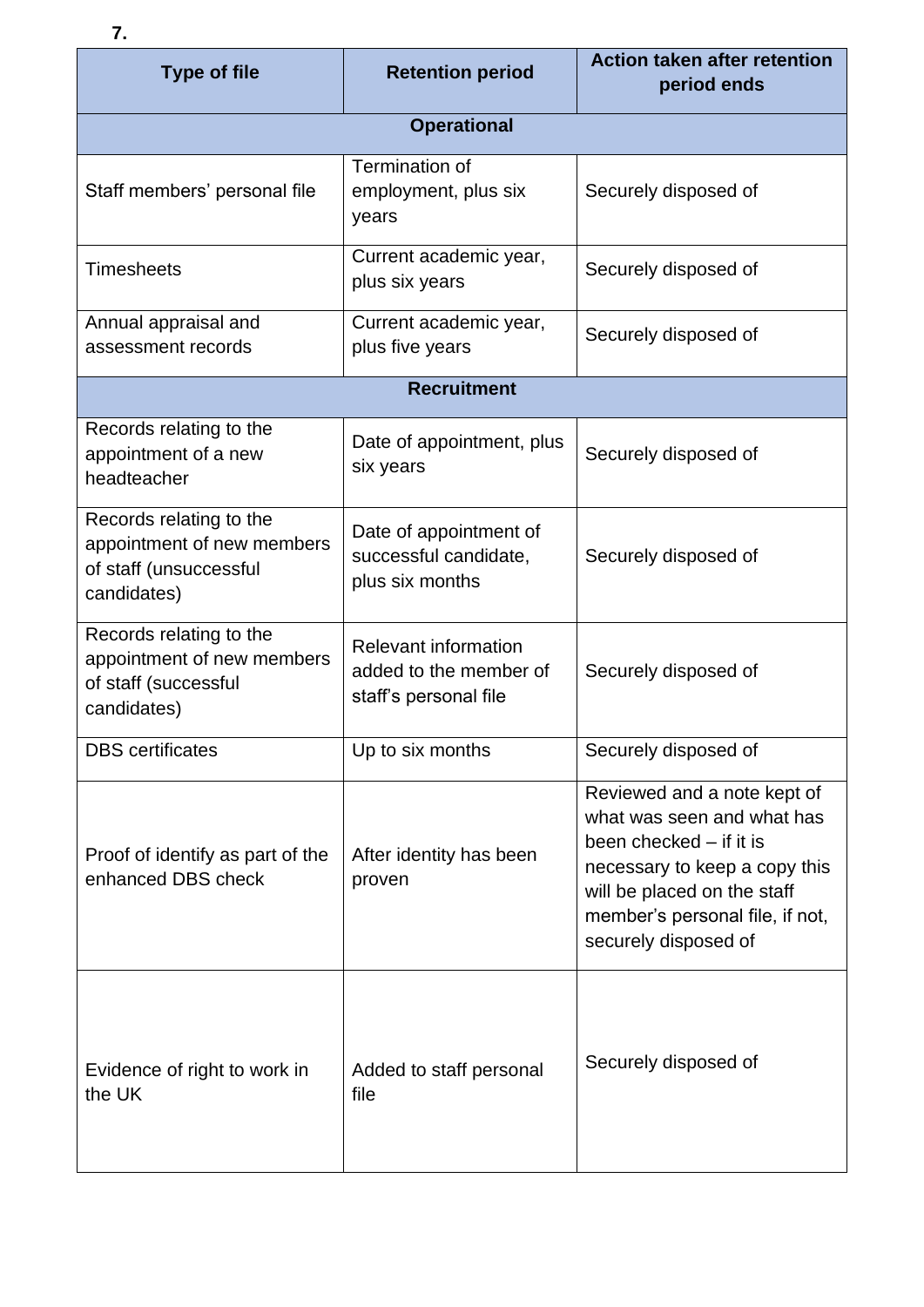<span id="page-13-1"></span>

| <b>Disciplinary and grievance procedures</b>                                   |                                                                                                                                                                     |                                                                                  |  |
|--------------------------------------------------------------------------------|---------------------------------------------------------------------------------------------------------------------------------------------------------------------|----------------------------------------------------------------------------------|--|
| Child protection allegations,<br>including where the allegation<br>is unproven | Added to staff personal<br>file, and until the<br>individual's normal<br>retirement age, or 10<br>years from the date of the<br>allegation - whichever is<br>longer | Reviewed and securely<br>disposed of - shredded                                  |  |
|                                                                                | If allegations are<br>malicious, they are<br>removed from personal<br>files                                                                                         |                                                                                  |  |
| Oral warnings                                                                  | Date of warning, plus six<br>months                                                                                                                                 | Securely disposed of - if<br>placed on staff personal file,<br>removed from file |  |
| Written warning - level 1                                                      | Date of warning, plus six<br>months                                                                                                                                 | Securely disposed of - if<br>placed on staff personal file,<br>removed from file |  |
| Written warning - level 2                                                      | Date of warning, plus 12<br>months                                                                                                                                  | Securely disposed of - if<br>placed on staff personal file,<br>removed from file |  |
| Final warning                                                                  | Date of warning, plus 18<br>months                                                                                                                                  | Securely disposed of - if<br>placed on staff personal file,<br>removed from file |  |
| Records relating to unproven<br>incidents                                      | Conclusion of the case,<br>unless the incident is child<br>protection related and is<br>disposed of as above                                                        | Securely disposed of                                                             |  |

#### <span id="page-13-0"></span>8. **Retention of senior leadership and management records**

- 8.1. The table below outlines the school's retention periods for senior leadership and management records, and the action that will be taken after the retention period, in line with any requirements.
- 8.2. Electronic copies of any information and files will also be destroyed in line with the retention periods below.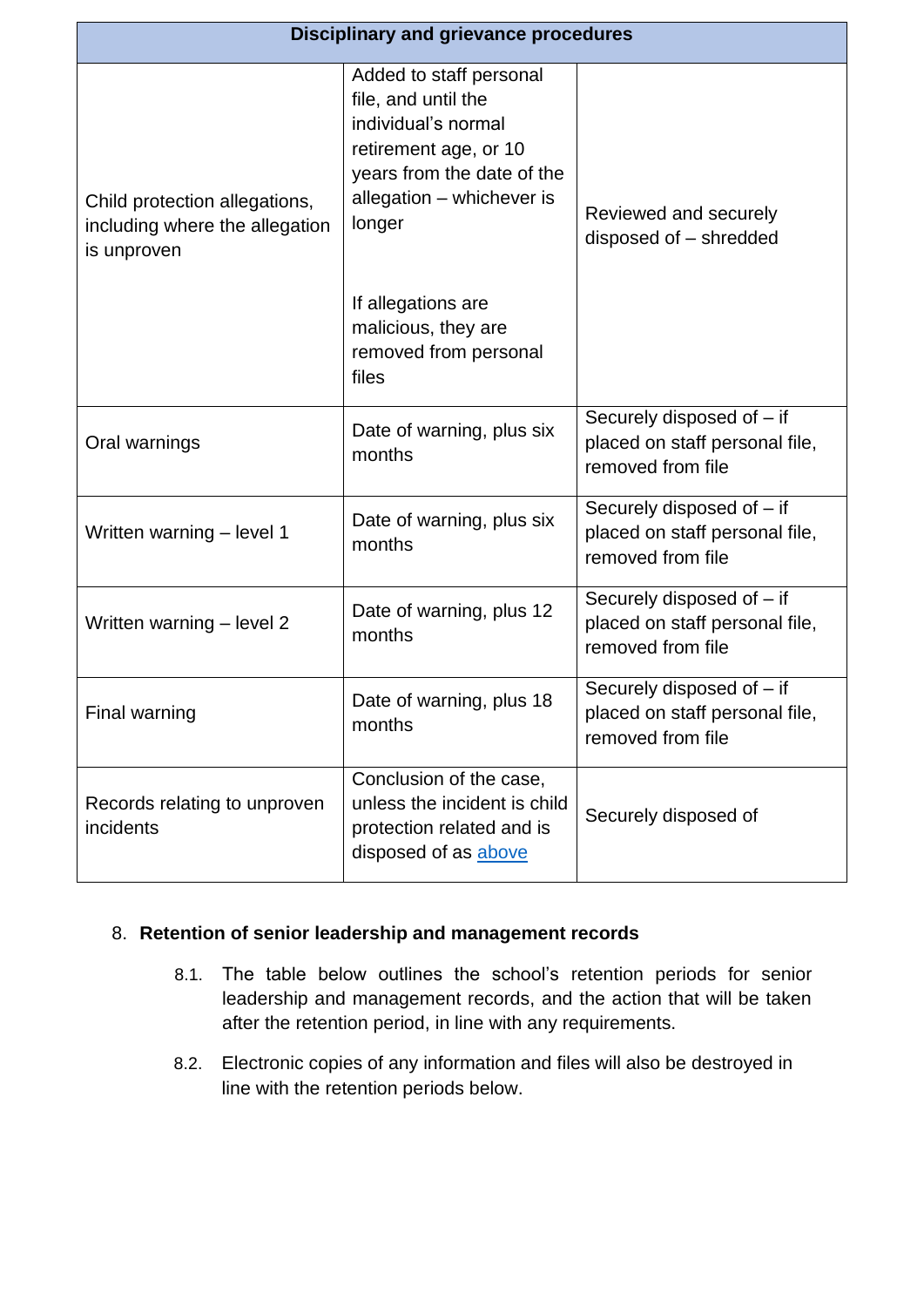| <b>Type of file</b>                                                      | <b>Retention period</b>                                                                             | <b>Action taken after retention</b><br>period ends                                                                        |
|--------------------------------------------------------------------------|-----------------------------------------------------------------------------------------------------|---------------------------------------------------------------------------------------------------------------------------|
|                                                                          | <b>Governing board</b>                                                                              |                                                                                                                           |
| Agendas for governing board<br>meetings                                  | One copy alongside the<br>original set of minutes -<br>all others disposed of<br>without retention  | Securely disposed of                                                                                                      |
| Original, signed copies of the<br>minutes of governing board<br>meetings | Permanent                                                                                           | If unable to store, these will be<br>provided to the LA archives<br>service.                                              |
| Inspection copies of the<br>minutes of governing board<br>meetings       | Date of meeting, plus<br>three years                                                                | Shredded if they contain any<br>sensitive and personal<br>information                                                     |
| Reports presented to the<br>governing board                              | Minimum of six years,<br>unless they refer to<br>individual reports - these<br>are kept permanently | Securely disposed of or, if<br>they refer to individual reports,<br>retained with the signed,<br>original copy of minutes |
| Meeting papers relating to the<br>annual parents' meeting                | Date of meeting, plus a<br>minimum of six years                                                     | Securely disposed of                                                                                                      |
| Instruments of government,<br>including articles of<br>association       | Permanent                                                                                           | If unable to store, these will be<br>provided to the LA archives<br>service.                                              |
| <b>Trusts and endowments</b><br>managed by the governing<br>board        | Permanent                                                                                           | Retained in the school whilst it<br>remains open, then provided<br>to the LA archives service<br>when the school closes   |
| Action plans created and<br>administered by the governing<br>board       | Duration of the action<br>plan, plus three years                                                    | Securely disposed of                                                                                                      |
| Policy documents created and<br>administered by the governing<br>board   | Duration of the policy,<br>plus three years                                                         | Securely disposed of                                                                                                      |
| Records relating to<br>complaints dealt with by the<br>governing board   | Date of the resolution of<br>the complaint, plus a<br>minimum of six years                          | Reviewed for further retention<br>in case of contentious<br>disputes, then securely<br>disposed of                        |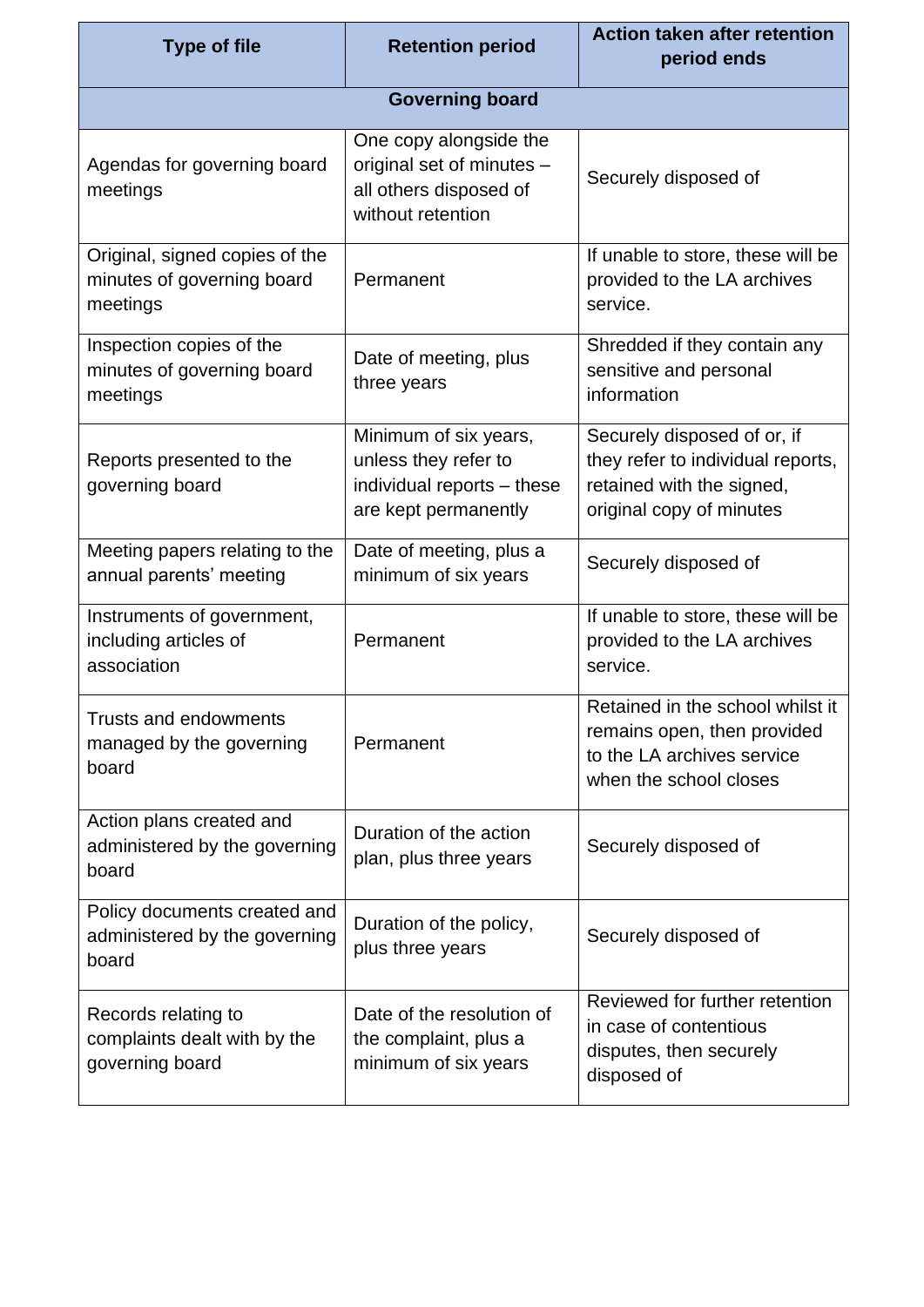| Annual reports created under<br>the requirements of The<br><b>Education (Governors' Annual</b><br>Reports) (England)<br>(Amendment) Regulations<br>2002 | Date of report, plus 10<br>years                           | Securely disposed of                                                 |
|---------------------------------------------------------------------------------------------------------------------------------------------------------|------------------------------------------------------------|----------------------------------------------------------------------|
| Proposals concerning<br>changing the status of the<br>school                                                                                            | Date proposal accepted<br>or declined, plus three<br>years | Securely disposed of                                                 |
|                                                                                                                                                         | <b>Executive Head and senior leadership team (SLT)</b>     |                                                                      |
| Log books of activity in the<br>school maintained by the<br><b>Executive Head</b>                                                                       | Date of last entry, plus a<br>minimum of six years         | Reviewed and offered to the<br>LA archives service if<br>appropriate |
| Minutes of SLT meetings and<br>the meetings of other internal<br>administrative bodies                                                                  | Date of the meeting, plus<br>three years                   | Reviewed and securely<br>disposed of                                 |
| Reports created by the<br><b>Executive Head or SLT</b>                                                                                                  | Date of the report, plus a<br>minimum of three years       | Reviewed and securely<br>disposed of                                 |
| Records created by the<br>Executive Head, SLT &<br>Subject Leaders and other<br>members of staff with<br>administrative responsibilities                | Current academic year,<br>plus six years                   | Reviewed and securely<br>disposed of                                 |
| Correspondence created by<br>the Executive Head, SLT &<br>Subject Leaders and other<br>members of staff with<br>administrative responsibilities         | Date of correspondence,<br>plus three years                | Reviewed and securely<br>disposed of                                 |
| <b>Professional Development</b><br>Plan                                                                                                                 | Duration of the plan, plus<br>six years                    | Securely disposed of                                                 |
| School Development Plan                                                                                                                                 | Duration of the plan, plus<br>three years                  | Securely disposed of                                                 |

#### <span id="page-15-0"></span>9. **Retention of health and safety records**

- 9.1. The table below outlines the school's retention periods for health and safety records, and the action that will be taken after the retention period, in line with any requirements.
- 9.2. Electronic copies of any information and files will also be destroyed in line with the retention periods below.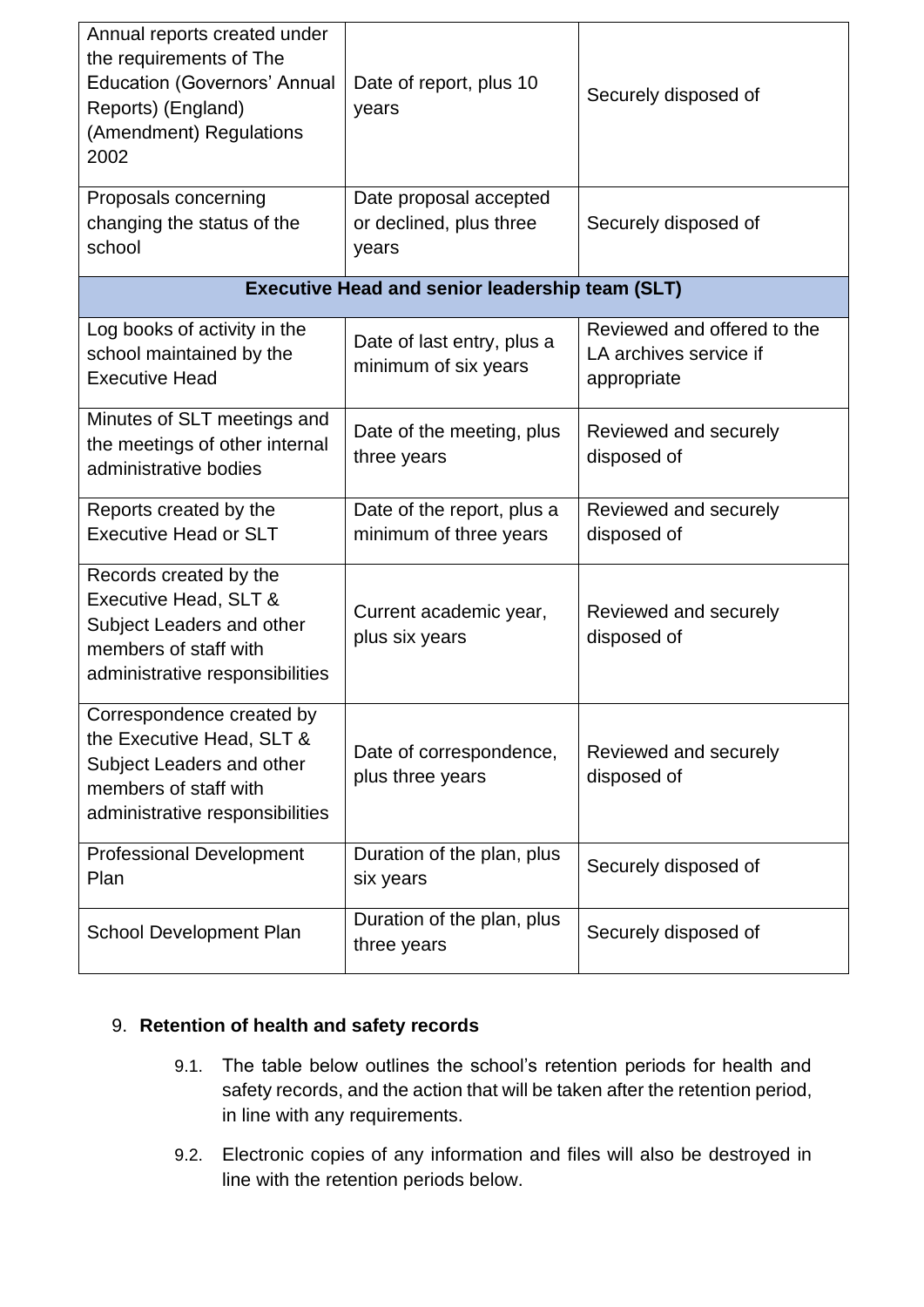| <b>Type of file</b>                                                                                               | <b>Retention period</b>                                                                                                  | <b>Action taken after retention</b><br>period ends |
|-------------------------------------------------------------------------------------------------------------------|--------------------------------------------------------------------------------------------------------------------------|----------------------------------------------------|
|                                                                                                                   | <b>Health and safety</b>                                                                                                 |                                                    |
| <b>Health and Safety Policy</b><br>statements                                                                     | Duration of policy, plus<br>three years                                                                                  | Securely disposed of                               |
| Health and safety risk<br>assessments                                                                             | Duration of risk<br>assessment, plus three<br>years                                                                      | Securely disposed of                               |
| Records relating to accidents<br>and injuries at work                                                             | Date of incident, plus 12<br>years. In the case of<br>serious accidents, a<br>retention period of 15<br>years is applied | Securely disposed of                               |
| Accident reporting – adults                                                                                       | Date of the incident, plus<br>six years                                                                                  | Securely disposed of                               |
| Accident reporting - pupils                                                                                       | 25 years after the pupil's<br>date of birth, on the<br>pupil's record                                                    | Securely disposed of                               |
| Control of substances<br>hazardous to health                                                                      | Current academic year,<br>plus 40 years                                                                                  | Securely disposed of                               |
| Information relating to areas<br>where employees and<br>persons are likely to come<br>into contact with asbestos  | Date of last action, plus<br>40 years                                                                                    | Securely disposed of                               |
| Information relating to areas<br>where employees and<br>persons are likely to come<br>into contact with radiation | Date of last action, plus<br>50 years                                                                                    | Securely disposed of                               |
| Fire precautions log books                                                                                        | Current academic year,<br>plus six years                                                                                 | Securely disposed of                               |

#### <span id="page-16-0"></span>10.**Retention of financial records**

- 10.1. The table below outlines the school's retention periods for financial records and the action that will be taken after the retention period, in line with any requirements.
- 10.2. Electronic copies of any information and files will also be destroyed in line with the retention periods below.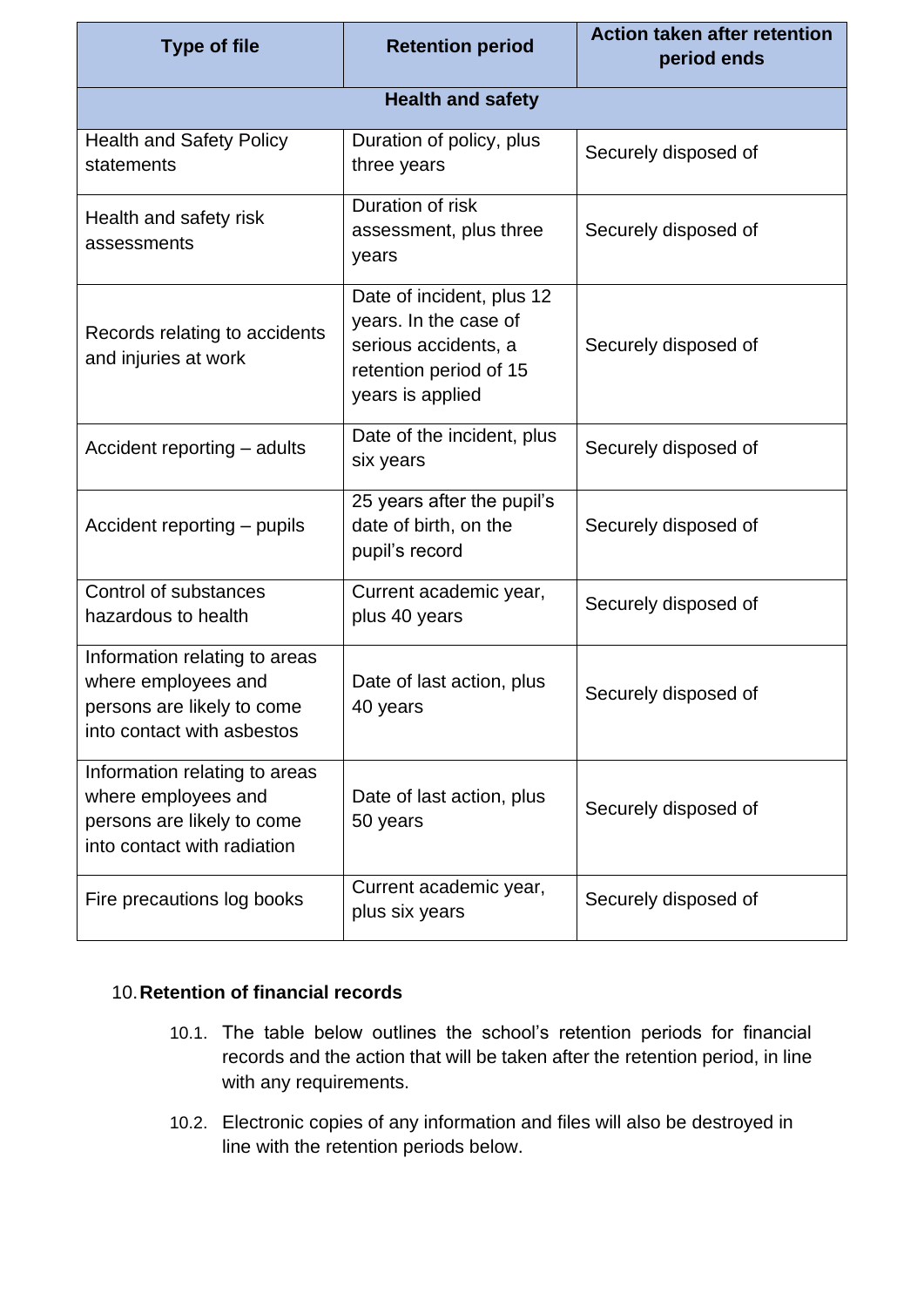| <b>Type of file</b>                                                                                         | <b>Retention period</b>                             | <b>Action taken after</b><br>retention period ends   |
|-------------------------------------------------------------------------------------------------------------|-----------------------------------------------------|------------------------------------------------------|
|                                                                                                             | <b>Payroll pensions</b>                             |                                                      |
| Maternity pay records                                                                                       | Current academic year,<br>plus three years          | Securely disposed of                                 |
| Records held under<br><b>Retirement Benefits Schemes</b><br>(Information Powers)<br><b>Regulations 1995</b> | Current academic year,<br>plus six years            | Securely disposed of                                 |
|                                                                                                             | <b>Risk management and insurance</b>                |                                                      |
| Employer's liability insurance<br>certificate                                                               | Closure of the school,<br>plus 40 years             | Securely disposed of                                 |
|                                                                                                             | <b>Asset management</b>                             |                                                      |
| Inventories of furniture and<br>equipment                                                                   | Current academic year,<br>plus six years            | Securely disposed of                                 |
| Burglary, theft and vandalism<br>report forms                                                               | Current academic year,<br>plus six years            | Securely disposed of                                 |
|                                                                                                             | Accounts and statements including budget management |                                                      |
| Annual accounts                                                                                             | Current academic year,<br>plus six years            | Disposed of against<br>common standards              |
| Loans and grants managed by<br>the school                                                                   | Date of last payment,<br>plus 12 years              | Information is reviewed then<br>securely disposed of |
| All records relating to the<br>creation and management of<br>budgets                                        | Duration of the budget,<br>plus three years         | Securely disposed of                                 |
| Invoices, receipts, order books,<br>requisitions and delivery<br>notices                                    | Current financial year,<br>plus six years           | Securely disposed of                                 |
| Records relating to the<br>collection and banking of<br>monies                                              | Current financial year,<br>plus six years           | Securely disposed of                                 |
| Records relating to the<br>identification and collection of<br>debt                                         | Current financial year,<br>plus six years           | Securely disposed of                                 |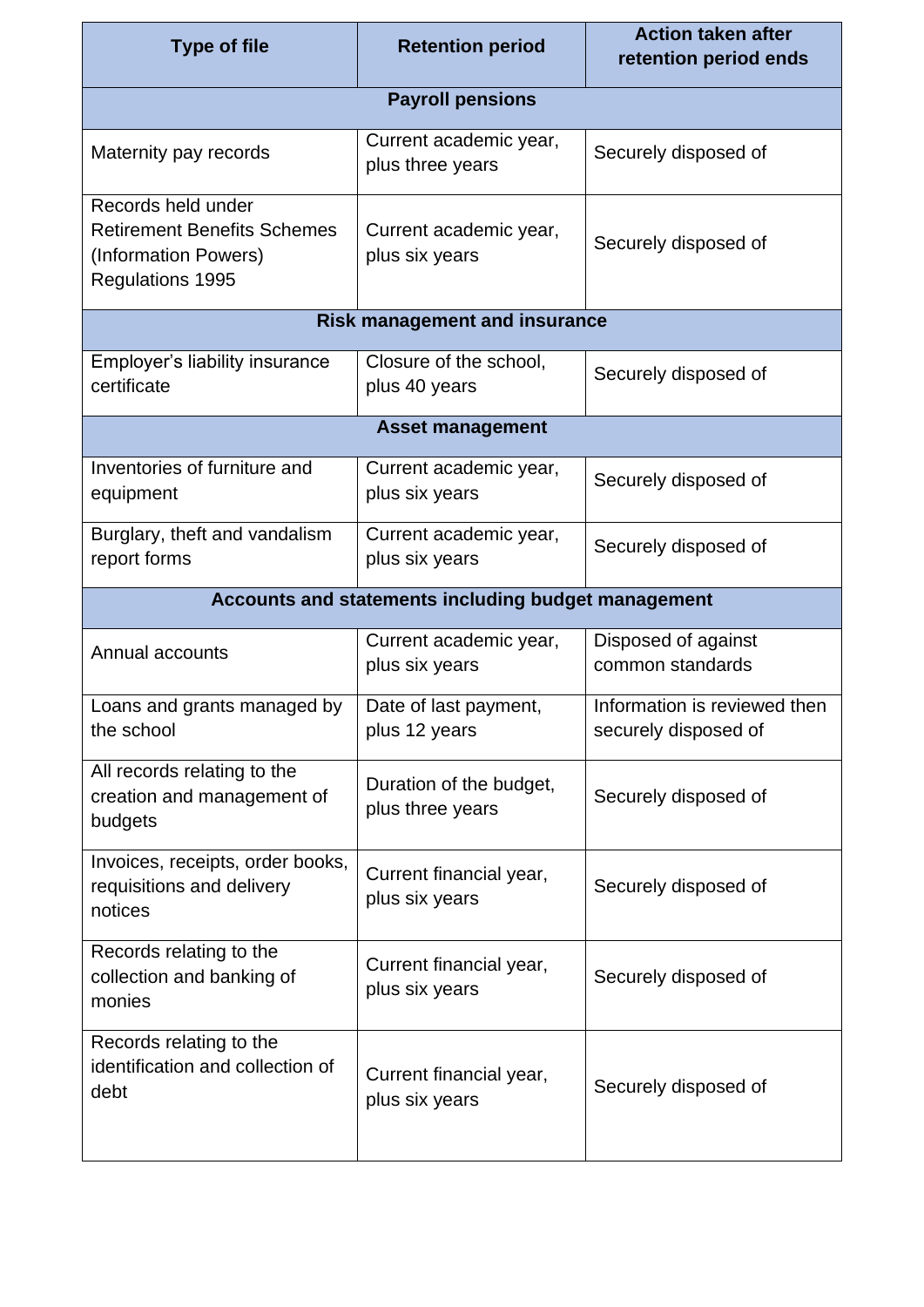| <b>Contract management</b>                                                                             |                                                 |                      |  |  |
|--------------------------------------------------------------------------------------------------------|-------------------------------------------------|----------------------|--|--|
| All records relating to the<br>management of contracts<br>under seal                                   | Last payment on the<br>contract, plus 12 years  | Securely disposed of |  |  |
| All records relating to the<br>management of contracts<br>under signature                              | Last payment on the<br>contract, plus six years | Securely disposed of |  |  |
| All records relating to the<br>monitoring of contracts                                                 | Current academic year,<br>plus two years        | Securely disposed of |  |  |
| <b>School fund</b>                                                                                     |                                                 |                      |  |  |
| Cheque books, paying in<br>books, ledgers, invoices,<br>receipts, bank statements and<br>journey books | Current academic year,<br>plus six years        | Securely disposed of |  |  |
| <b>School meals</b>                                                                                    |                                                 |                      |  |  |
| Free school meals registers                                                                            | Current academic year,<br>plus six years        | Securely disposed of |  |  |
| School meals registers                                                                                 | Current academic year,<br>plus three years      | Securely disposed of |  |  |
| School meals summary sheets                                                                            | Current academic year,<br>plus three years      | Securely disposed of |  |  |

#### <span id="page-18-0"></span>11.**Retention of other school records**

- 11.1. The table below outlines the school's retention periods for any other records held by the school, and the action that will be taken after the retention period, in line with any requirements.
- 11.2. Electronic copies of any information and files will also be destroyed in line with the retention periods below.

| <b>Type of file</b>                                  | <b>Retention period</b> | <b>Action taken after</b><br>retention period ends                |  |  |
|------------------------------------------------------|-------------------------|-------------------------------------------------------------------|--|--|
| <b>Property management</b>                           |                         |                                                                   |  |  |
| Title deeds of properties<br>belonging to the school | Permanent               | Transferred to new owners<br>if the building is leased or<br>sold |  |  |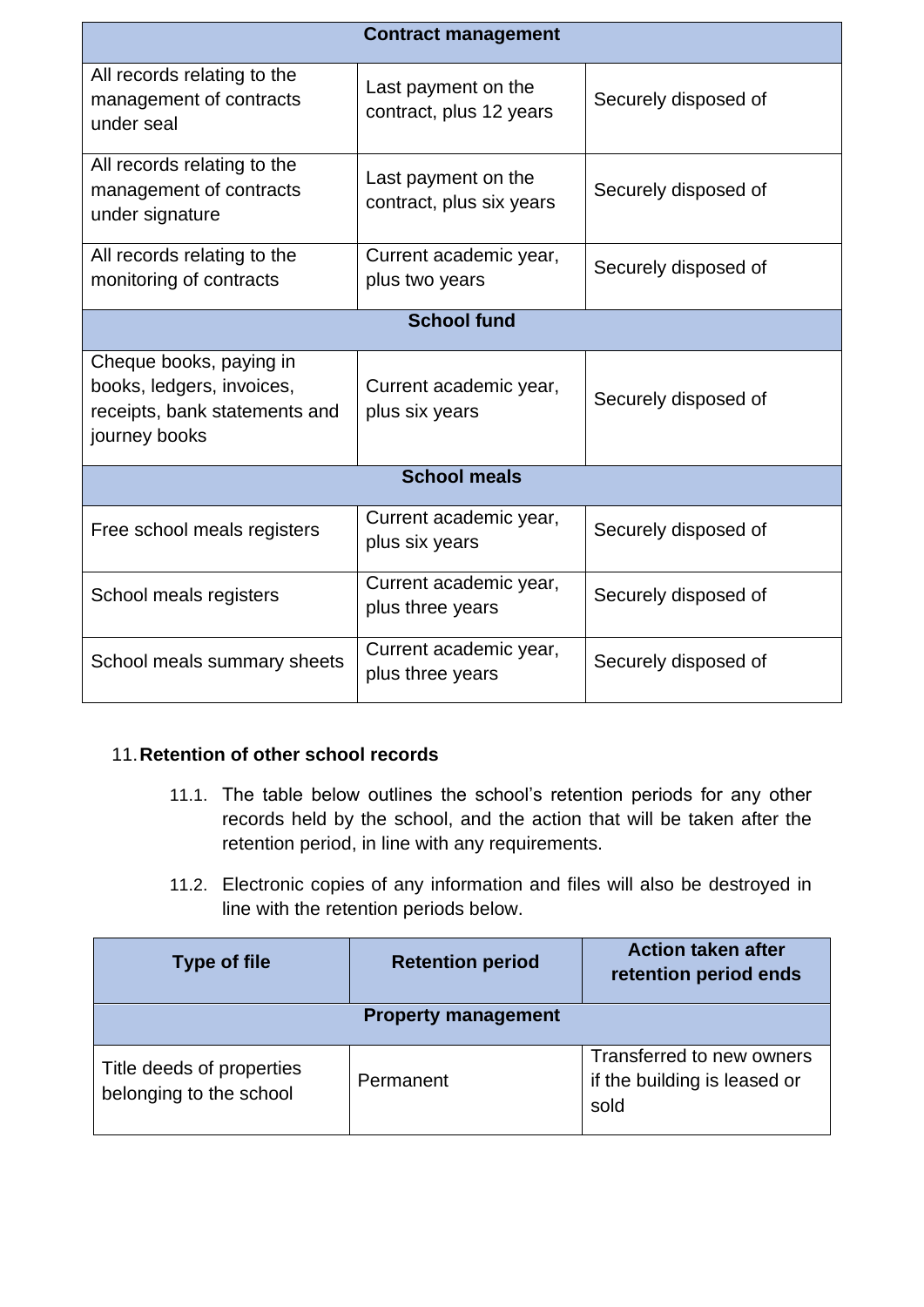| Plans of property belonging<br>to the school                                                                          | For as long as the<br>building belongs to the<br>school | Transferred to new owners<br>if the building is leased or<br>sold |  |  |
|-----------------------------------------------------------------------------------------------------------------------|---------------------------------------------------------|-------------------------------------------------------------------|--|--|
| Leases of property leased<br>by or to the school                                                                      | Expiry of lease, plus six<br>years                      | Securely disposed of                                              |  |  |
| Records relating to the<br>letting of school premises                                                                 | Current financial year,<br>plus six years               | Securely disposed of                                              |  |  |
|                                                                                                                       | <b>Maintenance</b>                                      |                                                                   |  |  |
| All records relating to the<br>maintenance of the school<br>carried out by contractors                                | Current academic year,<br>plus six years                | Securely disposed of                                              |  |  |
| All records relating to the<br>maintenance of the school<br>carried out by school<br>employees                        | Current academic year,<br>plus six years                | Securely disposed of                                              |  |  |
| <b>Operational administration</b>                                                                                     |                                                         |                                                                   |  |  |
| <b>General file series</b>                                                                                            | Current academic year,<br>plus five years               | Reviewed and securely<br>disposed of                              |  |  |
| Records relating to the<br>creation and publication of<br>the school brochure and/or<br>prospectus                    | Current academic year,<br>plus three years              | Disposed of against<br>common standards                           |  |  |
| Records relating to the<br>creation and distribution of<br>circulars to staff, parents or<br>pupils                   | Current academic year,<br>plus one year                 | Disposed of against<br>common standards                           |  |  |
| Newsletters and other items<br>with short operational use                                                             | Current academic year<br>plus one year                  | Disposed of against<br>common standards                           |  |  |
| Visitors' books and signing-<br>in sheets                                                                             | Current academic year,<br>plus six years                | Reviewed then securely<br>disposed of                             |  |  |
| Records relating to the<br>creation and management of<br>parent-teacher associations<br>and/or old pupil associations | Current academic year,<br>plus six years                | Reviewed then securely<br>disposed of                             |  |  |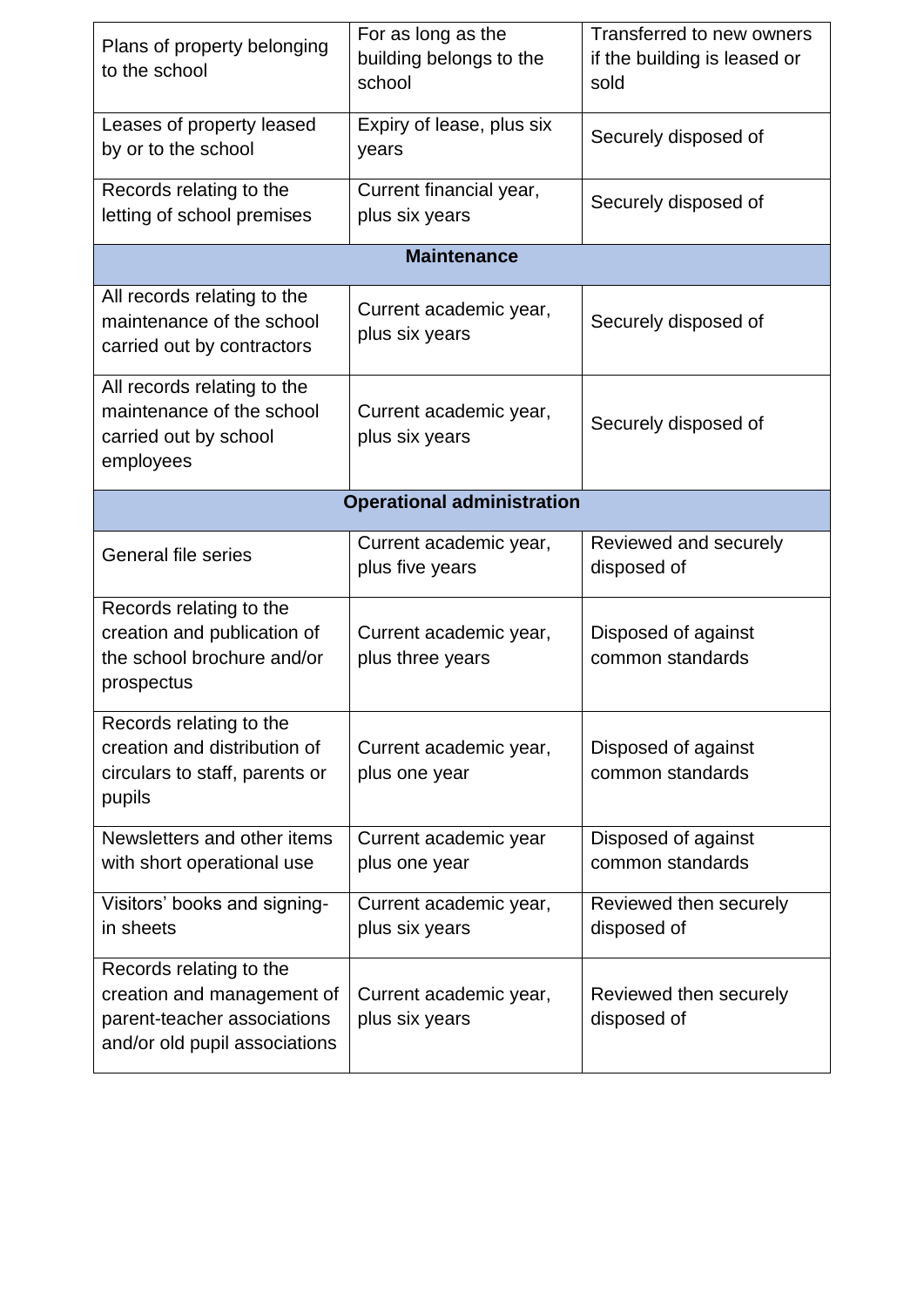#### 12.**Storing and protecting information**

- 12.1. The Executive Head / Head of School will undertake a risk analysis to identify which records are vital to school management and these records will be stored in the most secure manner.
- 12.2. The Executive Head / Head of School will conduct a back-up of information on an annual basis to ensure that all data can still be accessed in the event of a security breach, e.g. a virus, and prevent any loss or theft of data.
- 12.3. Where possible, backed-up information will be stored off the school premises, using a central back-up service operated by the LA.
- 12.4. Confidential paper records are kept in a locked filing cabinet, drawer or safe, with restricted access.
- 12.5. Confidential paper records are not left unattended or in clear view when held in a location with general access.
- 12.6. Digital data is coded, encrypted or password-protected, both on a local hard drive and on a network drive that is regularly backed-up off-site.
- 12.7. Where data is saved on removable storage or a portable device, the device is kept in a locked and fireproof filing cabinet, drawer or safe when not in use.
- 12.8. Memory sticks are not used to hold personal information unless they are password-protected and fully encrypted.
- 12.9. All electronic devices are password-protected to protect the information on the device in case of theft.
- 12.10. Where possible, the school enables electronic devices to allow the remote blocking or deletion of data in case of theft.
- 12.11. Staff and governors do not use their personal laptops or computers for school purposes.
- 12.12. All members of staff are provided with their own secure login and password, and every computer regularly prompts users to change their password.
- 12.13. Emails containing sensitive or confidential information are passwordprotected to ensure that only the recipient is able to access the information. The password will be shared with the recipient in a separate email.
- 12.14. Circular emails to parents are sent blind carbon copy (bcc), so email addresses are not disclosed to other recipients.
- 12.15. When sending confidential information by fax, members of staff always check that the recipient is correct before sending.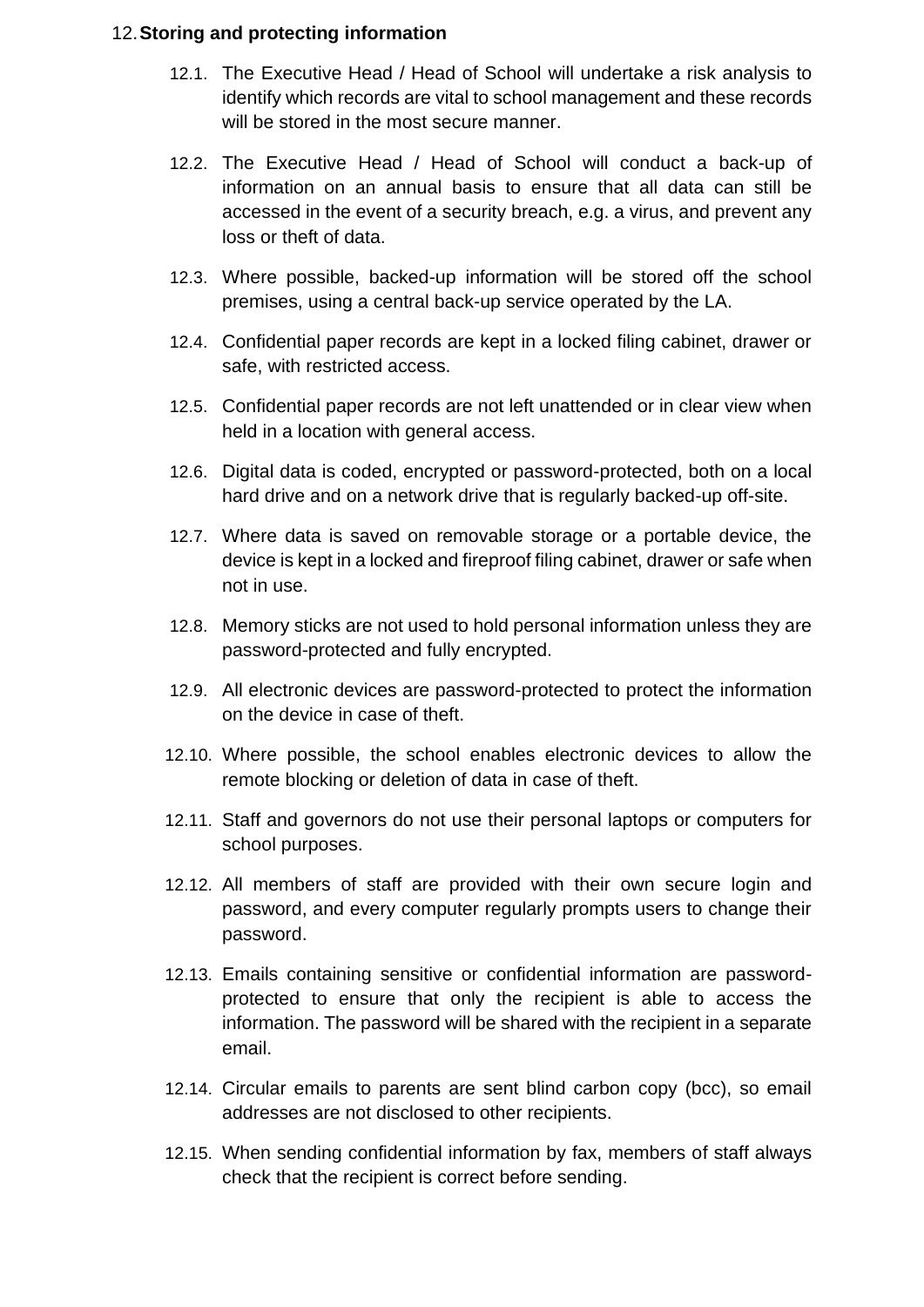- 12.16. Where personal information that could be considered private or confidential is taken off the premises, to fulfil the purpose of the data in line with the GDPR, either in an electronic or paper format, staff take extra care to follow the same procedures for security, e.g. keeping devices under lock and key. The person taking the information from the school premises accepts full responsibility for the security of the data.
- 12.17. Before sharing data, staff always ensure that:
	- They have consent from data subjects to share it.
	- Adequate security is in place to protect it.
	- The data recipient has been outlined in a privacy notice.
- 12.18. All staff members will implement a 'clear desk policy' to avoid unauthorised access to physical records containing sensitive or personal information. All confidential information will be stored in a securely locked filing cabinet, drawer or safe with restricted access.
- 12.19. Under no circumstances are visitors allowed access to confidential or personal information. Visitors to areas of the school containing sensitive information are supervised at all times.
- 12.20. The physical security of the school's buildings and storage systems, and access to them, is reviewed annually by the Building Supervisor in conjunction with the Executive Head / Head of School. If an increased risk in vandalism, burglary or theft is identified, this will be reported to the Executive Head / Head of School and extra measures to secure data storage will be put in place.
- 12.21. The school takes its duties under the GDPR seriously and any unauthorised disclosure may result in disciplinary action.
- 12.22. The Executive Head / Head of School is responsible for continuity and recovery measures are in place to ensure the security of protected data.
- 12.23. Any damage to or theft of data will be managed in accordance with the school's Security Breach Management Plan.

#### <span id="page-21-0"></span>13.**Accessing information**

- 13.1. St Mary's Church of England Academy is transparent with data subjects, the information we hold and how it can be accessed.
- 13.2. All members of staff, parents of registered pupils and other users of the school, e.g. visitors and third-party clubs, are entitled to:
	- Know what information the school holds and processes about them or their child and why.
	- Understand how to gain access to it.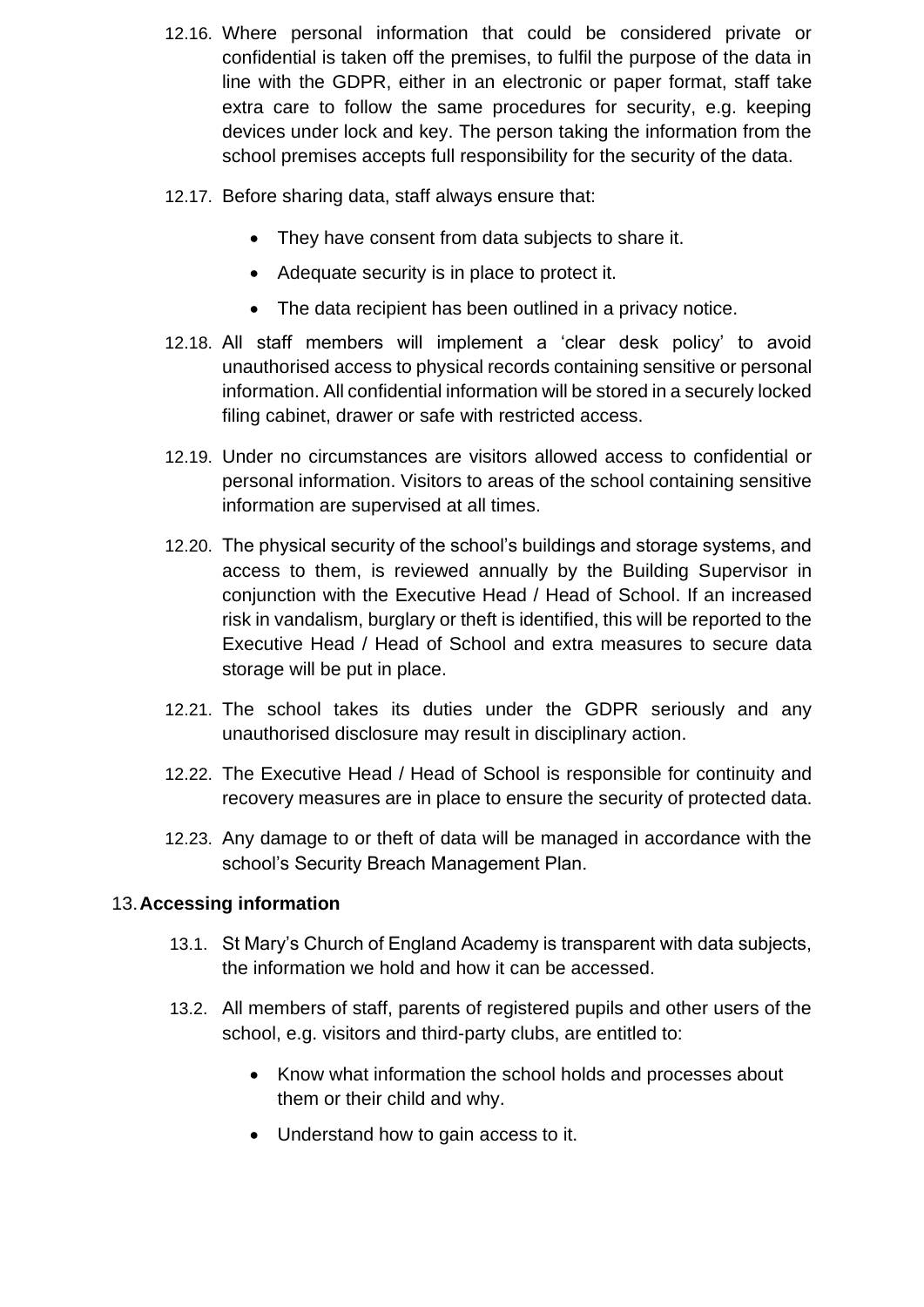- Understand how to provide and withdraw consent to information being held.
- Understand what the school is doing to comply with its obligations under the GDPR.
- 13.3. All members of staff, parents of registered pupils and other users of the school and its facilities have the right, under the GDPR, to access certain personal data being held about them or their child.
- 13.4. Personal information can be shared with pupils once they are considered to be at an appropriate age and responsible for their own affairs; although, this information can still be shared with parents.
- 13.5. Pupils who are considered to be at an appropriate age to make decisions for themselves are entitled to have their personal information handled in accordance with their rights.
- 13.6. The school will adhere to the provisions outlined in the school's Data Protection Policy when responding to requests seeking access to personal information.

#### <span id="page-22-0"></span>14.**Digital continuity statement**

- 14.1. Digital data that is retained for longer than six years will be named as part of a digital continuity statement.
- 14.2. The Executive Head / Head of School will identify any digital data that will need to be named as part of a digital continuity statement.
- 14.3. The data will be archived to dedicated files on the school's server, which are password-protected – this will be backed-up in accordance with section 10 of this policy.
- 14.4. Memory sticks will never be used to store digital data, subject to a digital continuity statement.
- 14.5. The IT technician will review new and existing storage methods annually and, where appropriate add them to the digital continuity statement.
- 14.6. The following information will be included within the digital continuity statement:
	- A statement of purpose and requirements for keeping the records
	- The names of the individuals responsible for long term data preservation
	- A description of the information assets to be covered by the digital preservation statement
	- A description of when the record needs to be captured into the approved file formats
	- A description of the appropriate supported file formats for longterm preservation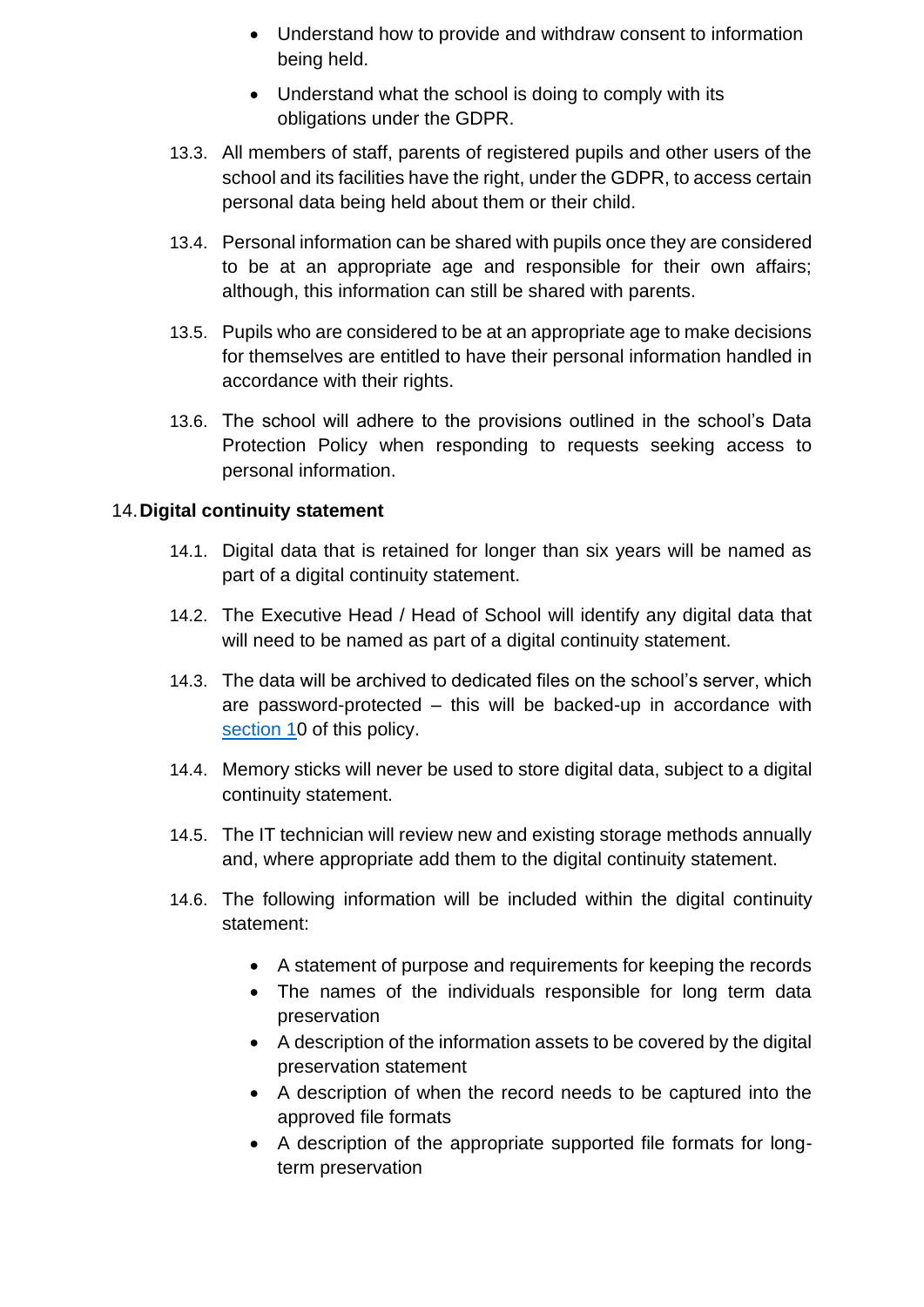- A description of the retention of all software specification information and licence information
- A description of how access to the information asset register is to be managed in accordance with the GDPR

#### <span id="page-23-0"></span>15.**Information audit**

- 15.1. The school conducts information audits on an annual basis against all information held by the school to evaluate the information the school is holding, receiving and using, and to ensure that this is correctly managed in accordance with the GDPR. This includes the following information:
	- Paper documents and records
	- Electronic documents and records
	- Databases
	- Microfilm or microfiche
	- Sound recordings
	- Video and photographic records
	- Hybrid files, containing both paper and electronic information
- 15.2. The information audit may be completed in a number of ways, including, but not limited to:
	- Interviews with staff members with key responsibilities to identify information and information flows, etc.
	- Questionnaires to key staff members to identify information and information flows, etc.
	- A mixture of the above
- 15.3. The Principal and Vice Principal for Business & Strategy are responsible for completing the information audit. The information audit will include the following:
	- The school's data needs
	- The information needed to meet those needs
	- The format in which data is stored
	- How long data needs to be kept for
	- Vital records status and any protective marking
	- Who is responsible for maintaining the original document
- 15.4. The Executive Head / Head of School will consult with staff members involved in the information audit process to ensure that the information is accurate.
- 15.5. Once it has been confirmed that the information is accurate, the Executive Head / Head of School will record all details on the school's Information Asset Register.